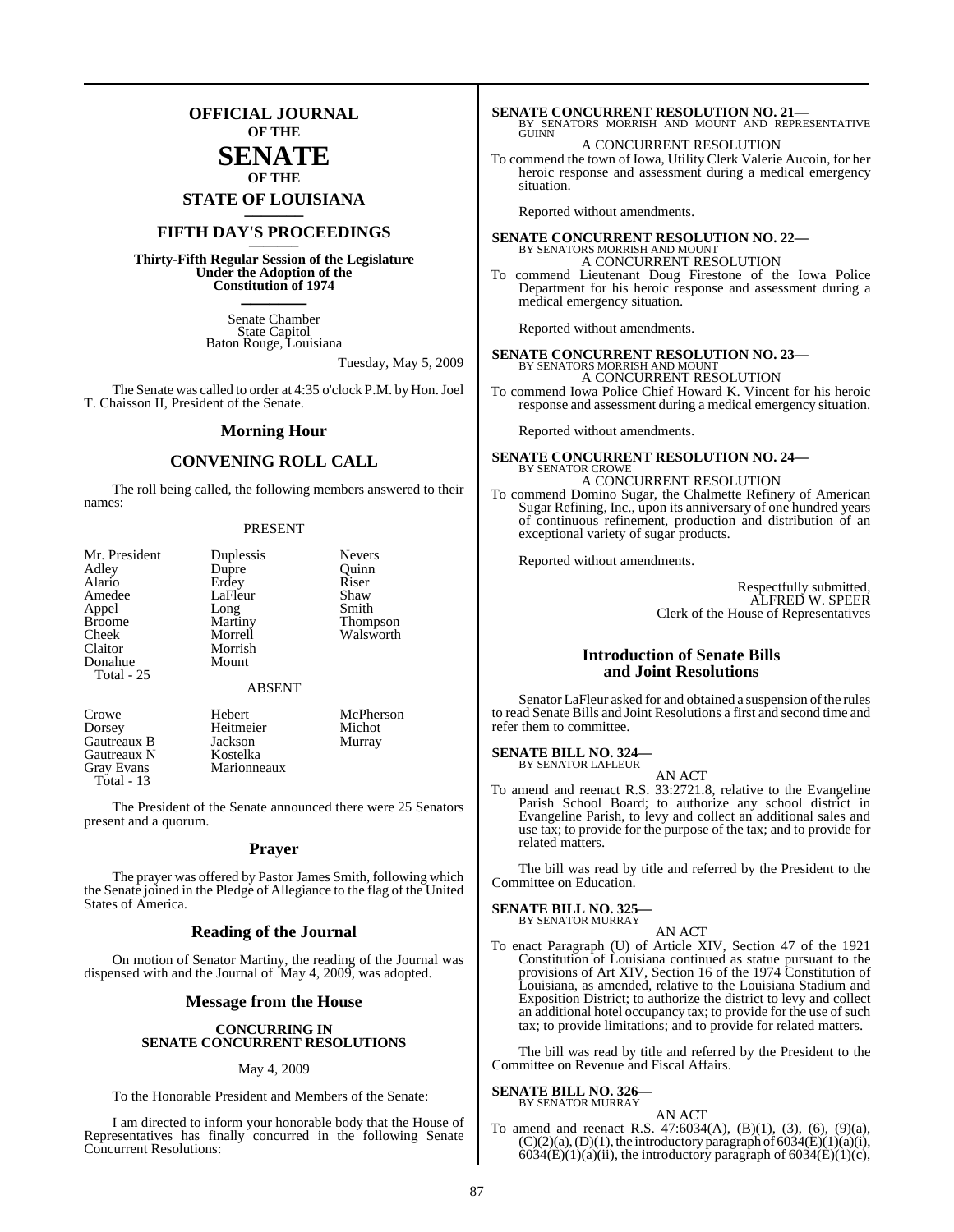$6034(E)(1)(c)(i)$  and (v), the introductory paragraph of 6034(E)(1)(d), 6034(E)(1)(e) and (f), (2), (3), (F)(1) and (G), and to enact R.S.  $47:6034(C)(1)(e)$  and (I), relative to income taxes; to provide for the musical and theatrical production income tax credit; to provide for definitions; to provide for credits involving musical or theatrical productions and musical or theatrical facility infrastructure projects; to provide for application fees; to provide for branding for state-certified productions and infrastructure projects; and to provide for related matters.

The bill was read by title and referred by the President to the Committee on Revenue and Fiscal Affairs.

#### **SENATE BILL NO. 327—**

BY SENATORS MORRELL, ALARIO, APPEL, HEITMEIER, MARTINY AND MURRAY AN ACT

To enact R.S. 43:201(D), relative to Jefferson Parish; to provide for judicial advertisements and legal notices in certain publications; to provide for criteria; and to provide for related matters.

The bill was read by title and referred by the President to the Committee on Local and Municipal Affairs.

#### **SENATE BILL NO. 328—** BY SENATOR SHAW

AN ACT

To amend and reenact R.S. 47:32(A), relative to individual income tax; to require an adjustment in the net income brackets for tax years beginning during each calendar year; and to provide for related matters.

The bill was read by title and referred by the President to the Committee on Revenue and Fiscal Affairs.

#### **Introduction of Senate Resolutions**

Senator Duplessis asked for and obtained a suspension of the rules to read Senate Resolutions a first and second time.

### **SENATE RESOLUTION NO. 7—**

BY SENATOR MURRAY A RESOLUTION

To proclaim May 5, 2009, as "New Orleans Day" and commends the City of New Orleans for celebrating "New Orleans Day" at the State Capitol.

On motion of Senator Duplessis, the resolution was read by title and adopted.

#### **SENATE RESOLUTION NO. 8—** BY SENATOR THOMPSON

A RESOLUTION

To designate May 6, 2009 as "FFA Day" at the legislature.

The resolution was read by title and placed on the Calendar for a second reading.

### **Introduction of Senate Concurrent Resolutions**

Senator Dupre asked for and obtained a suspension of the rules to read Senate Concurrent Resolutions a first and second time.

#### **SENATE CONCURRENT RESOLUTION NO. 25—**

BY SENATOR DUPRE A CONCURRENT RESOLUTION

To recognize Tuesday, May 5, 2009, as Louisiana Society of Professional Surveyors Day in Louisiana.

The resolution was read by title. Senator Dupre moved to adopt the Senate Concurrent Resolution.

## **Page 2 SENATE 5th DAY'S PROCEEDINGS**

## **ROLL CALL**

The roll was called with the following result:

#### YEAS

| Mr. President<br>Adley<br>Alario<br>Amedee<br>Appel<br>Broome<br>Cheek<br>Claitor<br>Crowe<br>Donahue<br>Dorsey<br>Total - 31 | Duplessis<br>Dupre<br>Erdey<br>Gautreaux B<br>Gautreaux N<br>Kostelka<br>LaFleur<br>Long<br>Marionneaux<br>Martiny<br>Morrell<br><b>NAYS</b> | Morrish<br>Mount<br><b>Nevers</b><br>Ouinn<br>Riser<br>Shaw<br>Smith<br>Thompson<br>Walsworth |
|-------------------------------------------------------------------------------------------------------------------------------|----------------------------------------------------------------------------------------------------------------------------------------------|-----------------------------------------------------------------------------------------------|
| Total - 0                                                                                                                     | <b>ABSENT</b>                                                                                                                                |                                                                                               |
| Gray Evans<br>Hebert<br>Heitmeier<br>Total - 7                                                                                | Jackson<br>McPherson<br>Michot                                                                                                               | Murray                                                                                        |

The Chair declared the Senate adopted the Senate Concurrent Resolution and ordered it sent to the House.

### **SENATE CONCURRENT RESOLUTION NO. 26—**

BY SENATOR BROOME A CONCURRENT RESOLUTION

To urge and request the State Board of Elementary and Secondary Education to ensure that a comprehensive study is conducted for the purpose of determining a base per pupil expenditure that is not only equitable, but is also adequate to provide the quality education necessary to allow every student to meet the state's academic standards and related assessments.

The resolution was read by title. Senator Broome moved to adopt the Senate Concurrent Resolution.

## **ROLL CALL**

The roll was called with the following result:

#### YEAS

| Mr. President<br>Adley<br>Alario<br>Amedee<br>Appel<br><b>Broome</b><br>Cheek<br>Claitor<br>Crowe<br>Dorsey<br>Total - 29 | Dupre<br>Erdey<br>Gautreaux B<br>Gautreaux N<br><b>Gray Evans</b><br>Kostelka<br>LaFleur<br>Long<br>Marionneaux<br>Morrell<br><b>NAYS</b> | Morrish<br>Mount<br><b>Nevers</b><br>Ouinn<br>Riser<br>Shaw<br>Smith<br>Thompson<br>Walsworth |
|---------------------------------------------------------------------------------------------------------------------------|-------------------------------------------------------------------------------------------------------------------------------------------|-----------------------------------------------------------------------------------------------|
| Total - 0                                                                                                                 | <b>ABSENT</b>                                                                                                                             |                                                                                               |
| Donahue<br>Duplessis<br>Hebert                                                                                            | Heitmeier<br>Jackson<br>Martiny                                                                                                           | McPherson<br>Michot<br>Murrav                                                                 |

Hebert Martiny

Total - 9

The Chair declared the Senate adopted the Senate Concurrent Resolution and ordered it sent to the House.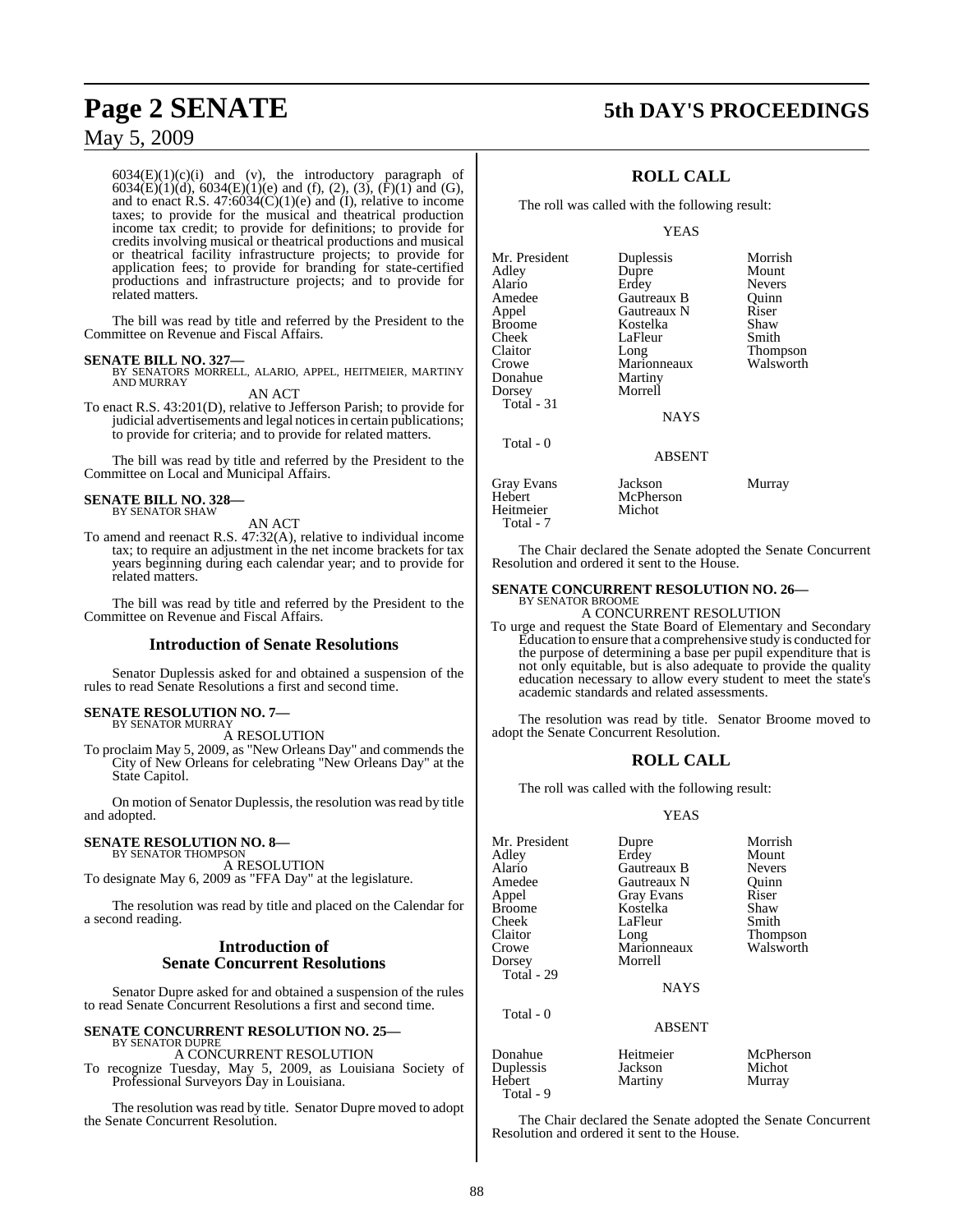# **5th DAY'S PROCEEDINGS Page 3 SENATE**

#### **SENATE CONCURRENT RESOLUTION NO. 27—**

BY SENATOR NEVERS A CONCURRENT RESOLUTION

To urge and request the High School Redesign Commission to study the feasibility of establishing a statewide uniform grading scale for use in all public high schools.

The resolution was read by title. Senator Nevers moved to adopt the Senate Concurrent Resolution.

## **ROLL CALL**

The roll was called with the following result:

#### YEAS

Michot Morrell Morrish Mount Nevers<sup>1</sup> Quinn<br>Riser

Thompson Walsworth

| Mr. President<br>Adlev<br>Alario<br>Amedee<br>Appel | Duplessis<br>Dupre<br>Erdey<br>Gautreaux B<br>Gautreaux N<br><b>Gray Evans</b> | Micho<br>Morre<br>Morri<br>Moun<br>Never<br>Ouinn |
|-----------------------------------------------------|--------------------------------------------------------------------------------|---------------------------------------------------|
|                                                     |                                                                                |                                                   |
|                                                     |                                                                                |                                                   |
|                                                     |                                                                                |                                                   |
| Broome                                              |                                                                                |                                                   |
| Cheek                                               | Kostelka                                                                       | Riser                                             |
| Claitor                                             | LaFleur                                                                        | Shaw                                              |
| Crowe                                               | Long                                                                           | Smith                                             |
| Donahue                                             | Marionneaux                                                                    | Thom                                              |
| Dorsey<br>Total - 33                                | Martiny                                                                        | Walsy                                             |
|                                                     | <b>NAYS</b>                                                                    |                                                   |
| Total - 0                                           |                                                                                |                                                   |

## ABSENT

| Hebert    | Jackson   | Murray |
|-----------|-----------|--------|
| Heitmeier | McPherson |        |
| Total - 5 |           |        |

The Chair declared the Senate adopted the Senate Concurrent Resolution and ordered it sent to the House.

## **SENATE CONCURRENT RESOLUTION NO. 28—** BY SENATOR DUPRE A CONCURRENT RESOLUTION

To urge and request the Supreme Court of Louisiana ("Court") to grant attorneys employed full-time by the Legislature of Louisiana eight hours of continuing legal education ("CLE") credits.

The resolution was read by title and referred by the President to the Committee on Senate and Governmental Affairs.

#### **SENATE CONCURRENT RESOLUTION NO. 29—** BY SENATOR DUPRE

A CONCURRENT RESOLUTION

To continue the Louisiana Recreational Saltwater Fishing Task Force to advise the Department of Wildlife and Fisheries and other entities on various recreational saltwater fishing issues.

The resolution was read by title. Senator Dupre moved to adopt the Senate Concurrent Resolution.

## **ROLL CALL**

The roll was called with the following result:

#### YEAS

| Morrell<br>Dupre             |
|------------------------------|
| Erdey<br>Morrish             |
| Gautreaux B<br>Mount         |
| Gautreaux N<br><b>Nevers</b> |
| <b>Gray Evans</b><br>Ouinn   |
| Riser<br>Hebert              |
| Kostelka<br>Shaw             |
| Smith<br>LaFleur             |
|                              |

Crowe Long Thompson Donahue Marionneaux Walsworth Dorsey Martiny<br>
Duplessis Michot Duplessis Total - 34

Total - 0

Total - 4

**NAYS** 

ABSENT

Heitmeier McPherson Murray

The Chair declared the Senate adopted the Senate Concurrent Resolution and ordered it sent to the House.

#### **Rules Suspended**

Senator Marionneaux asked for and obtained a suspension of the rules to revert to the order of:

#### **Introduction of Senate Resolutions**

Senator Marionneaux asked for and obtained a suspension of the rules to read Senate Resolutions a first and second time.

#### **SENATE RESOLUTION NO. 9—** BY SENATOR MARIONNEAUX

A RESOLUTION

To commend Jamie S. Achee for writing the novel, Granny's Gifts: An Inheritance of Character.

On motion of Senator Marionneaux, the resolution was read by title and adopted.

### **Introduction of Senate Concurrent Resolutions, Resumed**

## **SENATE CONCURRENT RESOLUTION NO. 30—** BY SENATOR MOUNT A CONCURRENT RESOLUTION

To commend and congratulate Myrtle Houston Golemon on the momentous occasion of her one hundredth birthday and on her lifetime of commitment and devotion to her family, friends and to education in Louisiana.

The resolution was read by title. Senator Mount moved to adopt the Senate Concurrent Resolution.

### **ROLL CALL**

The roll was called with the following result:

#### YEAS

Mr. President Erdey Morrell<br>Adley Gautreaux B Morrish Adley Gautreaux B Morris<br>Alario Gautreaux N Mount Alario Gautreaux N Mount<br>Amedee Gray Evans Murray Amedee Gray Evans Murray<br>Appel Hebert Nevers Appel Hebert Nevers Broome Heitmeier Quinn<br>Cheek Jackson Riser Cheek Jackson Riser Claitor Kostelka Shaw Crowe LaFleur Smith<br>Donahue Long Thompson Donahue Long Thompson Dorsey Marionneaux Walsworth Duplessis Martiny<br>
Dupre Michot Total - 37

Michot

**NAYS** 

Total - 0

89

# May 5, 2009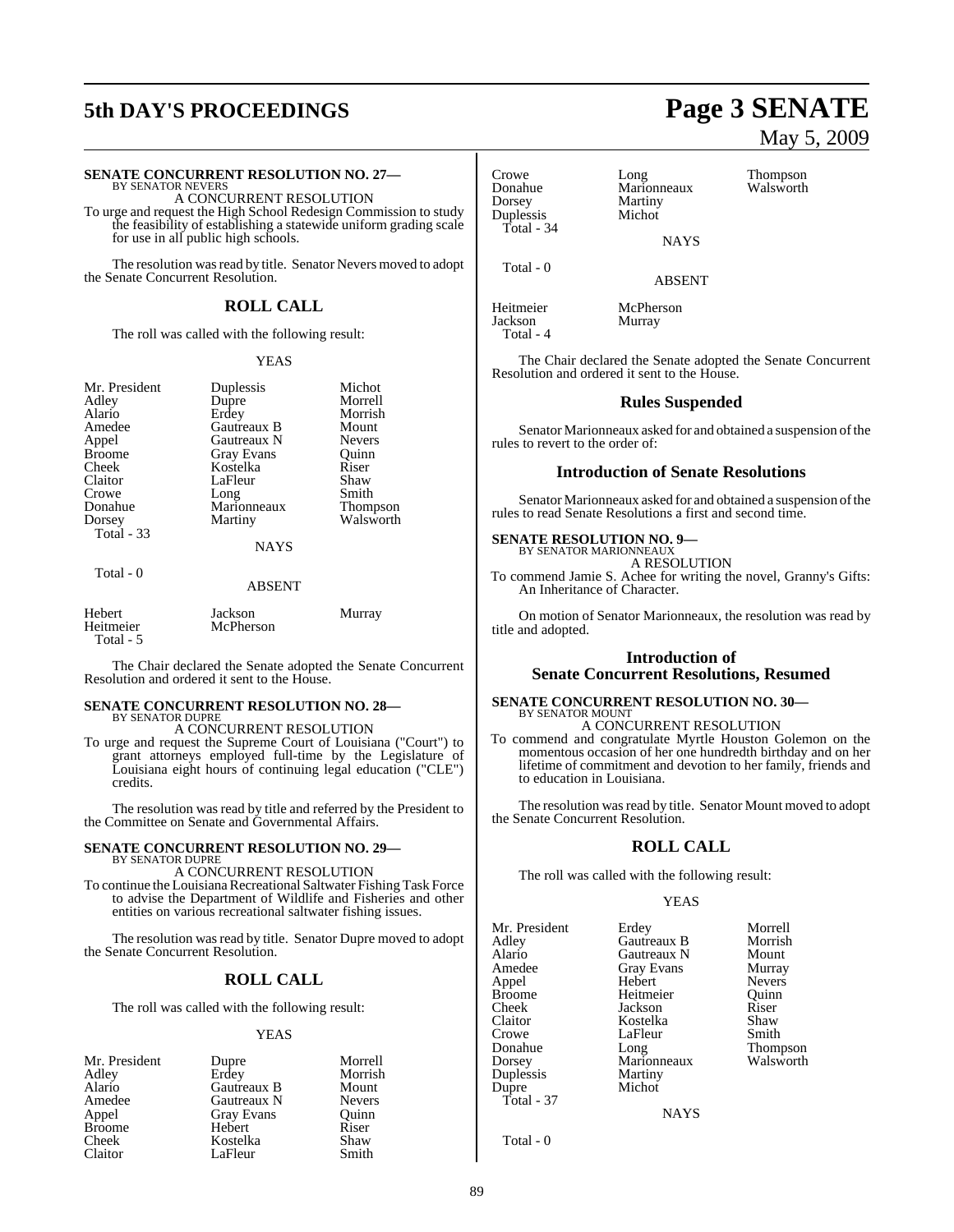## **Page 4 SENATE 5th DAY'S PROCEEDINGS**

May 5, 2009

#### ABSENT

McPherson

Total - 1

The Chair declared the Senate adopted the Senate Concurrent Resolution and ordered it sent to the House.

#### **Message from the House**

#### **ASKING CONCURRENCE IN HOUSE BILLS AND JOINT RESOLUTIONS**

May 5, 2009

To the Honorable President and Members of the Senate:

I am directed to inform your honorable body that the House of Representatives has finally passed and asks your concurrence in the following House Bills and Joint Resolutions:

#### **HOUSE BILL NO. 66—**

BY REPRESENTATIVE GUINN AN ACT

To repeal R.S. 37:3112(B)(2) and 3115.1, relative to continuing education of auctioneers; to repeal the requirement that licensed auctioneers take six hours of continuing education annually.

# **HOUSE BILL NO. 384—** BY REPRESENTATIVE LIGI

AN ACT

To amend and reenact R.S. 37:1474(B) and R.S. 40:600.4(A)(3)(b), relative to boards and commissions; to provide for the membership of the Louisiana Mortgage Lenders Association on the Louisiana State Board of Home Inspectors; to provide for the membership ofthe Louisiana Mortgage Lenders Association on the board of commissioners of the Louisiana Housing Finance Agency; and to provide for related matters.

### **HOUSE BILL NO. 120—**

BY REPRESENTATIVE THIBAUT AN ACT

To amend and reenact R.S. 9:1131.4(A)(2)(introductory paragraph), (a)(introductory paragraph), and (b)(introductory paragraph), relative to timeshare projects; to reduce the number of required completed or proposed unitslocated within a timeshare plan for a timeshare project; and to provide for related matters.

## **HOUSE BILL NO. 182—** BY REPRESENTATIVE ROBIDEAUX

AN ACT

To enact Part III-I of Title 19 of the Louisiana Revised Statutes of 1950, to be comprised of R.S. 19:139 through 139.7, relative to expropriation by a declaration of taking; to authorize the city of Lafayette and parish of Lafayette to expropriate property for the Kaliste Saloom Road Widening Project; to provide procedures for the expropriation by a declaration of taking; and to provide for related matters.

#### **HOUSE BILL NO. 228—**

BY REPRESENTATIVE ST. GERMAIN AN ACT

To amend and reenact R.S. 40:1574.1(B)(4)(c) and to enact R.S.  $40:1563(K), 1563.1(E),$  and  $1646(D),$  relative to the powers and duties of the state fire marshal; to authorize the fire marshal to perform duties required by the state emergency operations plan; to authorize the fire marshal to commission a multijurisdictional arson task force; to require the installing contractor to be on-site during the final inspection by the fire marshal; and to provide for related matters.

**HOUSE BILL NO. 336—** BY REPRESENTATIVE EDWARDS AN ACT

To amend and reenact Code of Civil Procedure Articles 3432(introductory paragraph) and 3434 and to repeal Code of Civil Procedure Article 3433, relative to successions; to provide for the removal of certain references to inheritance taxes and to the inheritance tax collector in succession procedure; to provide for the payment or delivery of money or property of the deceased by certain financial institutions; and to provide for related matters.

#### **HOUSE BILL NO. 566—**

BY REPRESENTATIVE ELLINGTON AN ACT

To amend and reenact R.S. 13:5104(A), relative to the Governmental Claims Act; to provide relative to venue for suits filed against the state, state agency, and officers or employees of the state or state agency under certain circumstances; and to provide for related matters.

#### **HOUSE BILL NO. 145—** BY REPRESENTATIVE ARNOLD

AN ACT

To amend and reenact R.S. 6:314(A), 653.1(A), and 766.1(A), to enact R.S. 6:1255(D), and to repeal R.S. 6:314(C), 653.1(C), and 766.1(C), relative to accounts payable on death; to provide for one or more beneficiaries to collect funds upon a depositor's death; to provide for savings banks to offer payment on death accounts; to repeal definitions; and to provide for related matters.

### **HOUSE BILL NO. 199—**

BY REPRESENTATIVE ST. GERMAIN AN ACT

To enact R.S. 40:1601, relative to novelty lighters; to prohibit the sale and distribution of certain novelty lighters; to provide for definitions; to provide for exemptions; to provide authority for the seizure, forfeiture, and destruction of certain novelty lighters; to provide for penalties; to provide for the deposit of proceeds from penalties collected into a certain state trust fund; to provide for an effective date; and to provide for related matters.

## **HOUSE BILL NO. 372—** BY REPRESENTATIVE MONICA

AN ACT

To amend and reenact R.S.  $40:1573(2)$  and  $1581(A)$  and to enact R.S. 40:1581(C) and (D), relative to smoke detectors in one- or twofamily dwellings; to provide for a change in definitions; to provide for a ten-year lithium battery smoke detector in certain dwellings sold or leased on or after January 1, 2011; to provide for exceptions for failure to comply; and to provide for related matters.

**HOUSE BILL NO. 541—** BY REPRESENTATIVES MICKEY GUILLORY AND WOOTON AN ACT

To amend and reenact R.S. 21:52, relative to guide dogs; to provide for the access of guide dogs in training to public areas; to provide for trainers of guide dogs; and to provide for related matters.

## **HOUSE BILL NO. 620—** BY REPRESENTATIVE CORTEZ

AN ACT To amend and reenact R.S. 46:438.3(B), 439.1, 439.2(A)(2)(b), 439.3, and 439.4(A)(1) and (3), (C)(1), (D), and (G), relative to the Medical Assistance Program Integrity Law; to provide for false or fraudulent claims; to provide for qui tam actions; to provide for qui tam procedures; to provide for the recovery awarded to a qui tam plaintiff; to comply with the provisions of section 1909 of the federal Social Security Act to increase by ten percent Louisiana's share of any amounts recovered through a false claims action; and to provide for related matters.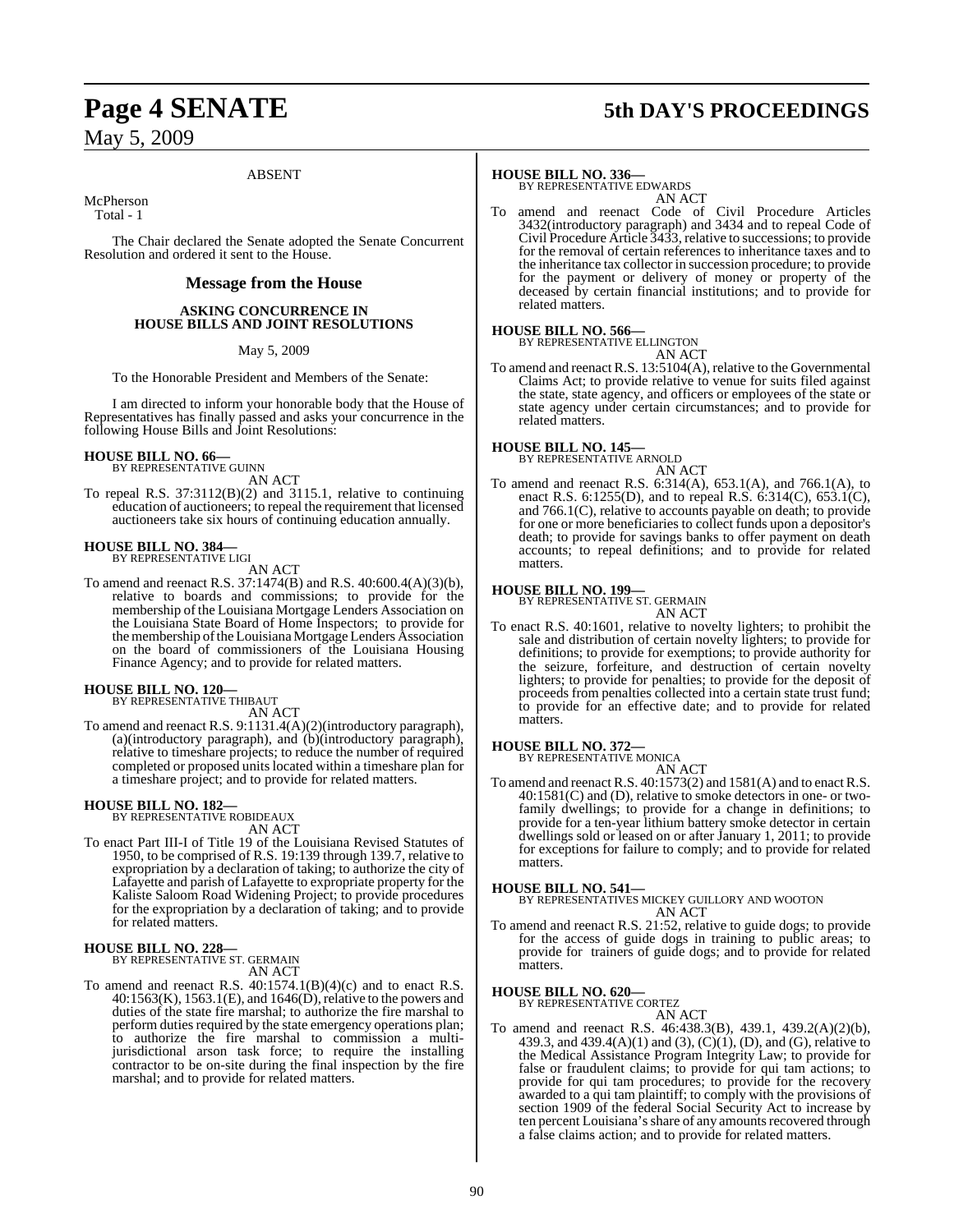# **5th DAY'S PROCEEDINGS Page 5 SENATE**

# May 5, 2009

**HOUSE BILL NO. 729—**<br>BY REPRESENTATIVES BILLIOT, ST. GERMAIN, ARNOLD, AUBERT, BOBBY BADON, BALDONE, BARRAS, HENRY BURNS, CHAMPAGNE, CHANDLER, CHANEY, CONNICK, DIXON, DOERGE, GISCLAIR, GUINN, HARDY, HOFFMANN, HOWARD, MICHA

AN ACT

To amend and reenact R.S. 22:347(A)(1) and R.S. 23:1036(A), (C)(1) and (3), (E), and (H), to enact R.S. 23:1036(C)(4) and  $(L)$ , and to repeal R.S. 23:1036(D)(3), (F), (G), and (J), relative to workers' compensation for firefighters; to provide for the disposition of tax money for the state fire marshal; to require workers' compensation coverage for volunteer firefighters; to provide relative to medical benefits payable; to provide for burial expenses; to require fire companies to furnish certain documents to the fire marshal; and to provide for related matters.

> Respectfully submitted, ALFRED W. SPEER Clerk of the House of Representatives

#### **House Bills and Joint Resolutions on First Reading**

Senator Thompson asked for and obtained a suspension of the rulesto read House Bills and Joint Resolutions a first and second time by title and refer them to Committee.

#### **HOUSE BILL NO. 66—**

BY REPRESENTATIVE GUINN AN ACT

To repeal R.S. 37:3112(B)(2) and 3115.1, relative to continuing education of auctioneers; to repeal the requirement that licensed auctioneers take six hours of continuing education annually.

The bill was read by title and referred by the President to the Committee on Commerce, Consumer Protection, and International Affairs.

## **HOUSE BILL NO. 120—** BY REPRESENTATIVE THIBAUT

AN ACT

To amend and reenact R.S. 9:1131.4(A)(2)(introductory paragraph), (a)(introductory paragraph), and (b)(introductory paragraph), relative to timeshare projects; to reduce the number of required completed or proposed units located within a timeshare plan for a timeshare project; and to provide for related matters.

The bill was read by title and referred by the President to the Committee on Commerce, Consumer Protection, and International Affairs.

#### **HOUSE BILL NO. 145—**

BY REPRESENTATIVE ARNOLD AN ACT

To amend and reenact R.S. 6:314(A), 653.1(A), and 766.1(A), to enact R.S. 6:1255(D), and to repeal R.S. 6:314(C), 653.1(C), and 766.1(C), relative to accounts payable on death; to provide for one or more beneficiaries to collect funds upon a depositor's death; to provide for savings banks to offer payment on death accounts; to repeal definitions; and to provide for related matters.

The bill was read by title and referred by the President to the Committee on Commerce, Consumer Protection, and International Affairs.

#### **HOUSE BILL NO. 182—**

BY REPRESENTATIVE ROBIDEAUX AN ACT

To enact Part III-I of Title 19 of the Louisiana Revised Statutes of 1950, to be comprised of R.S. 19:139 through 139.7, relative to expropriation by a declaration of taking; to authorize the city of Lafayette and parish of Lafayette to expropriate property for the Kaliste Saloom Road Widening Project; to provide procedures for the expropriation by a declaration of taking; and to provide for related matters.

The bill was read by title and referred by the President to the Committee on Judiciary A.

#### **HOUSE BILL NO. 199—**

BY REPRESENTATIVE ST. GERMAIN AN ACT

To enact R.S. 40:1601, relative to novelty lighters; to prohibit the sale and distribution of certain novelty lighters; to provide for definitions; to provide for exemptions; to provide authority for the seizure, forfeiture, and destruction of certain novelty lighters; to provide for penalties; to provide for the deposit of proceeds from penalties collected into a certain state trust fund; to provide for an effective date; and to provide for related matters.

The bill was read by title and referred by the President to the Committee on Commerce, Consumer Protection, and International Affairs.

#### **HOUSE BILL NO. 228—**

BY REPRESENTATIVE ST. GERMAIN AN ACT

To amend and reenact R.S.  $40:1574.1(B)(4)(c)$  and to enact R.S. 40:1563(K), 1563.1(E), and 1646(D), relative to the powers and duties of the state fire marshal; to authorize the fire marshal to perform duties required by the state emergency operations plan; to authorize the fire marshal to commission a multijurisdictional arson task force; to require the installing contractor to be on-site during the final inspection by the fire marshal; and to provide for related matters.

The bill was read by title and referred by the President to the Committee on Commerce, Consumer Protection, and International Affairs.

**HOUSE BILL NO. 336—**

BY REPRESENTATIVE EDWARDS

- AN ACT
- To amend and reenact Code of Civil Procedure Articles 3432(introductory paragraph) and 3434 and to repeal Code of Civil Procedure Article 3433, relative to successions; to provide for the removal of certain references to inheritance taxes and to the inheritance tax collector in succession procedure; to provide for the payment or delivery of money or property of the deceased by certain financial institutions; and to provide for related matters.

The bill was read by title and referred by the President to the Committee on Judiciary A.

## **HOUSE BILL NO. 372—** BY REPRESENTATIVE MONICA

AN ACT

To amend and reenact R.S.  $40:1573(2)$  and  $1581(A)$  and to enact R.S. 40:1581(C) and (D), relative to smoke detectors in one- or twofamily dwellings; to provide for a change in definitions; to provide for a ten-year lithium battery smoke detector in certain dwellings sold or leased on or after January 1, 2011; to provide for exceptions for failure to comply; and to provide for related matters.

The bill was read by title and referred by the President to the Committee on Commerce, Consumer Protection, and International Affairs.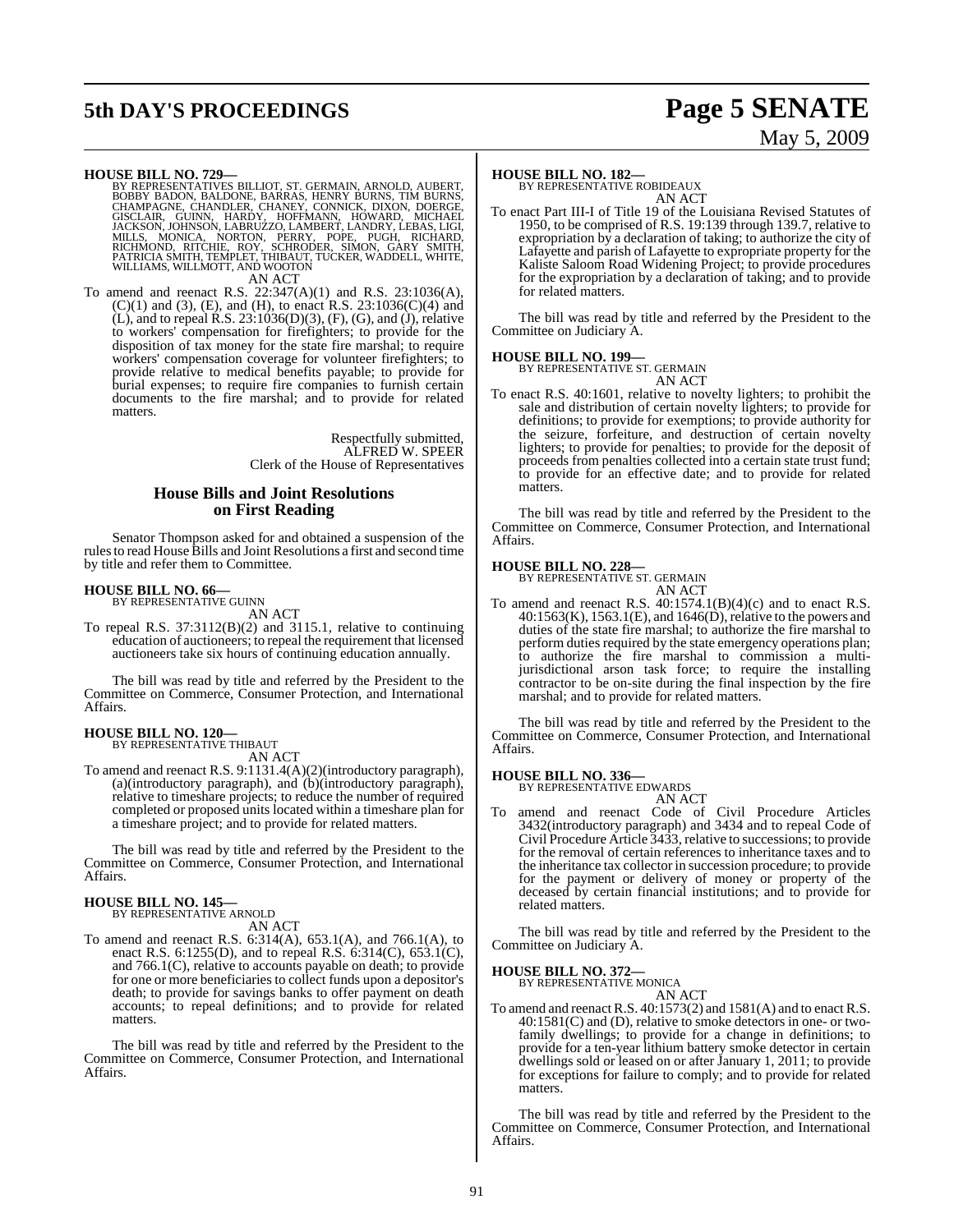## **Page 6 SENATE 5th DAY'S PROCEEDINGS**

## May 5, 2009

#### **HOUSE BILL NO. 384—** BY REPRESENTATIVE LIGI

AN ACT

To amend and reenact R.S. 37:1474(B) and R.S. 40:600.4(A)(3)(b), relative to boards and commissions; to provide for the membership of the Louisiana Mortgage Lenders Association on the Louisiana State Board of Home Inspectors; to provide for the membership of the Louisiana Mortgage Lenders Association on the board of commissioners of the Louisiana Housing Finance Agency; and to provide for related matters.

The bill was read by title and referred by the President to the Committee on Commerce, Consumer Protection, and International Affairs.

#### **HOUSE BILL NO. 541—**

BY REPRESENTATIVES MICKEY GUILLORY AND WOOTON AN ACT

To amend and reenact R.S. 21:52, relative to guide dogs; to provide for the access of guide dogs in training to public areas; to provide for trainers of guide dogs; and to provide for related matters.

The bill was read by title and referred by the President to the Committee on Commerce, Consumer Protection, and International Affairs.

## **HOUSE BILL NO. 566—** BY REPRESENTATIVE ELLINGTON

AN ACT

To amend and reenact R.S. 13:5104(A), relative to the Governmental Claims Act; to provide relative to venue for suits filed against the state, state agency, and officers or employees of the state or state agency under certain circumstances; and to provide for related matters.

The bill was read by title and referred by the President to the Committee on Judiciary A.

## **HOUSE BILL NO. 620—** BY REPRESENTATIVE CORTEZ

AN ACT

To amend and reenact R.S. 46:438.3(B), 439.1, 439.2(A)(2)(b), 439.3, and 439.4(A)(1) and (3), (C)(1), (D), and (G), relative to the Medical Assistance Program Integrity Law; to provide for false or fraudulent claims; to provide for qui tam actions; to provide for qui tam procedures; to provide for the recovery awarded to a qui tam plaintiff; to comply with the provisions of section 1909 of the federal Social Security Act to increase by ten percent Louisiana's share of any amounts recovered through a false claims action; and to provide for related matters.

The bill was read by title and referred by the President to the Committee on Judiciary A.

**HOUSE BILL NO. 729—**<br>BY REPRESENTATIVES BILLIOT, ST. GERMAIN, ARNOLD, AUBERT, BOBBY BADON, BALDONE, BARRAS, HENRY BURNS, CHAMPAGNE, CHANDLER, CHANEY, CONNICK, DIXON, DOERGE, GISCLAIR, GUINN, HARDY, HOFFMANN, HOWARD, MICHA

AN ACT<br>To amend and reenact R.S.  $22:347(A)(1)$  and R.S.  $23:1036(A)$ ,  $(C)(1)$  and  $(3)$ ,  $(E)$ , and  $(H)$ , to enact R.S. 23:1036 $(C)(4)$  and (L), and to repeal R.S. 23:1036(D)(3), (F), (G), and (J), relative to workers' compensation for firefighters; to provide for the disposition of tax money for the state fire marshal; to require workers' compensation coverage for volunteer firefighters; to provide relative to medical benefits payable; to provide for burial expenses; to require fire companies to furnish certain documents to the fire marshal; and to provide for related matters.

The bill was read by title and referred by the President to the Committee on Labor and Industrial Relations.

#### **Message from the House**

#### **ASKING CONCURRENCE IN HOUSE CONCURRENT RESOLUTIONS**

May 4, 2009

To the Honorable President and Members of the Senate:

I am directed to inform your honorable body that the House of Representatives has finally passed and asks your concurrence in the following House Concurrent Resolutions:

#### **HOUSE CONCURRENT RESOLUTION NO. 81—**

BY REPRESENTATIVE JANE SMITH A CONCURRENT RESOLUTION

To recognize Tuesday, May 5, 2009, as Louisiana Society of Professional Surveyors Day at the Louisiana State Capitol and to commend the society's members.

# **HOUSE CONCURRENT RESOLUTION NO. 88—** BY REPRESENTATIVE PATRICIA SMITH

A CONCURRENT RESOLUTION

To commend McKinley Senior High School upon receiving a 2009 Siemens Award for Advanced Placement.

# **HOUSE CONCURRENT RESOLUTION NO. 86—** BY REPRESENTATIVE GARY SMITH A CONCURRENT RESOLUTION

To commend C.H. "Sonny" Savoie of St. Charles Parish upon being named president of the National School Boards Association.

## **HOUSE CONCURRENT RESOLUTION NO. 82—** BY REPRESENTATIVES ROY, DIXON, AND HAZEL A CONCURRENT RESOLUTION

To express sincere and heartfelt condolences upon the death of former state representative John Wyeth "Jock" Scott of Alexandria.

## **HOUSE CONCURRENT RESOLUTION NO. 87—** BY REPRESENTATIVE PATRICIA SMITH

A CONCURRENT RESOLUTION

To commend the East Baton Rouge Parish School System upon being recommended for AdvancED district accreditation.

#### **HOUSE CONCURRENT RESOLUTION NO. 91—**

BY REPRESENTATIVE TUCKER AND SENATOR CHAISSON A CONCURRENT RESOLUTION

To commend the Louisiana Academy of Family Physicians and to recognize Wednesday, May 6, 2009, as Family Medicine Day at the Louisiana State Capitol.

> Respectfully submitted, ALFRED W. SPEER Clerk of the House of Representatives

#### **House Concurrent Resolutions**

Senator Adley asked for and obtained a suspension of the rules to read House Concurrent Resolutions a first and second time.

#### **HOUSE CONCURRENT RESOLUTION NO. 81—** BY REPRESENTATIVE JANE SMITH A CONCURRENT RESOLUTION

To recognize Tuesday, May 5, 2009, as Louisiana Society of

Professional Surveyors Day at the Louisiana State Capitol and to commend the society's members.

The resolution was read by title. Senator Adley moved to concur in the House Concurrent Resolution.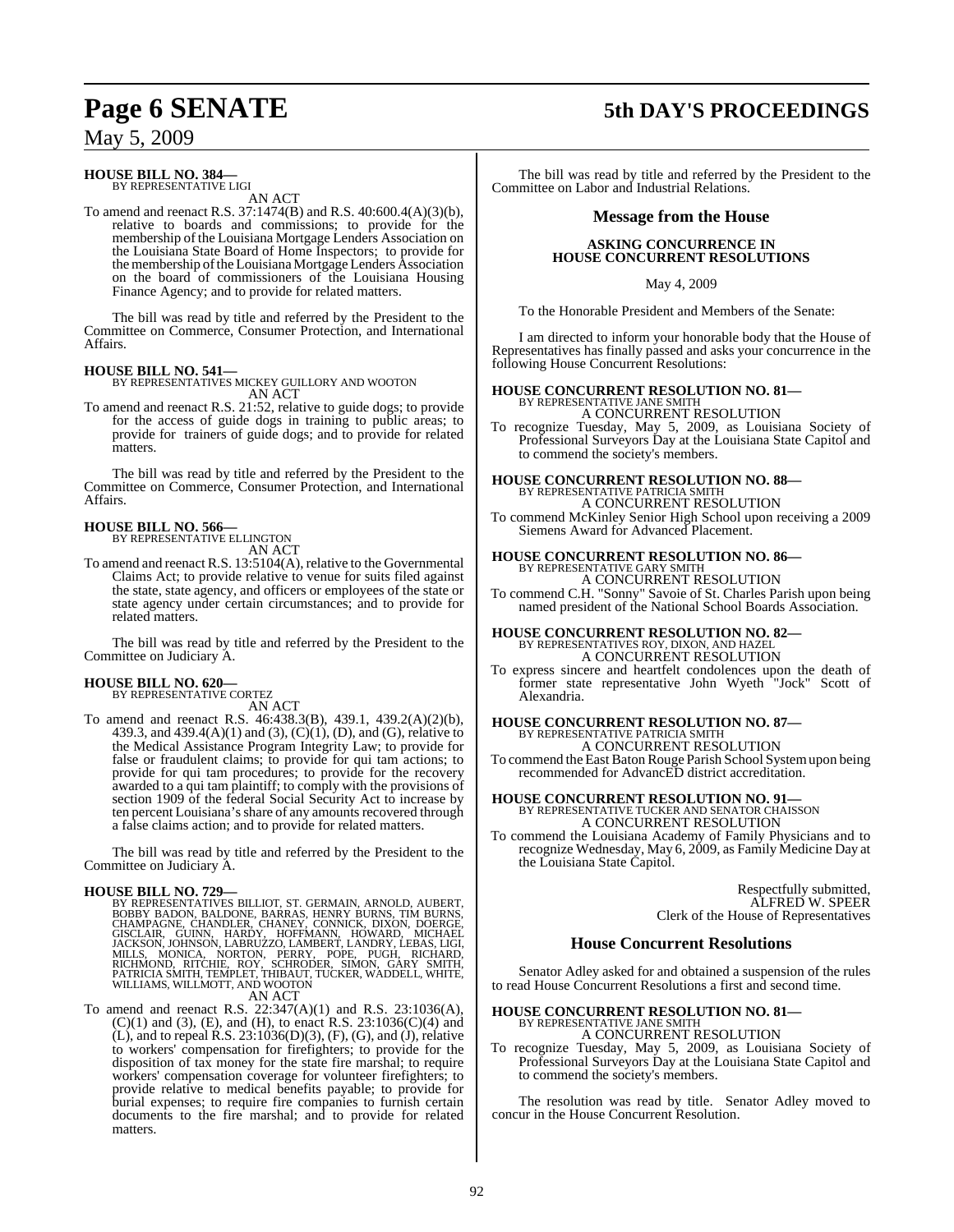# **5th DAY'S PROCEEDINGS Page 7 SENATE**

## **ROLL CALL**

The roll was called with the following result:

#### YEAS

| Michot<br>Dupre<br>Total - 37<br><b>NAYS</b> |
|----------------------------------------------|
|----------------------------------------------|

## ABSENT

McPherson

Total - 0

Total - 1

The Chair declared the Senate had concurred in the House Concurrent Resolution and ordered it returned to the House.

#### **HOUSE CONCURRENT RESOLUTION NO. 82—**

BY REPRESENTATIVES ROY, DIXON, AND HAZEL A CONCURRENT RESOLUTION

To express sincere and heartfelt condolences upon the death of former state representative John Wyeth "Jock" Scott of Alexandria.

The resolution was read by title. Senator Long moved to concur in the House Concurrent Resolution.

#### **ROLL CALL**

The roll was called with the following result:

#### YEAS

| Mr. President<br>Adley<br>Alario<br>Amedee<br>Appel<br><b>Broome</b><br>Cheek<br>Claitor<br>Crowe<br>Donahue<br>Dorsey<br>Duplessis<br>Dupre<br>Total - $37$<br>Total - 0 | Erdey<br>Gautreaux B<br>Gautreaux N<br>Gray Evans<br>Hebert<br>Heitmeier<br>Jackson<br>Kostelka<br>LaFleur<br>Long<br>Marionneaux<br>Martiny<br>Michot<br><b>NAYS</b> | Morrell<br>Morrish<br>Mount<br>Murray<br><b>Nevers</b><br>Ouinn<br>Riser<br>Shaw<br>Smith<br><b>Thompson</b><br>Walsworth |
|---------------------------------------------------------------------------------------------------------------------------------------------------------------------------|-----------------------------------------------------------------------------------------------------------------------------------------------------------------------|---------------------------------------------------------------------------------------------------------------------------|
|                                                                                                                                                                           | <b>ABSENT</b>                                                                                                                                                         |                                                                                                                           |
| McPherson                                                                                                                                                                 |                                                                                                                                                                       |                                                                                                                           |

Total - 1

The Chair declared the Senate had concurred in the House Concurrent Resolution and ordered it returned to the House.

# May 5, 2009

# **HOUSE CONCURRENT RESOLUTION NO. 86—** BY REPRESENTATIVE GARY SMITH A CONCURRENT RESOLUTION

To commend C.H. "Sonny" Savoie of St. Charles Parish upon being named president of the National School Boards Association.

The resolution was read by title. Senator Chaisson moved to concur in the House Concurrent Resolution.

#### **ROLL CALL**

The roll was called with the following result:

#### YEAS

| Mr. President<br>Adley<br>Alario<br>Amedee<br>Appel<br><b>Broome</b><br>Cheek<br>Claitor<br>Crowe<br>Donahue<br>Dorsey<br>Duplessis | Erdey<br>Gautreaux B<br>Gautreaux N<br><b>Gray Evans</b><br>Hebert<br>Heitmeier<br>Jackson<br>Kostelka<br>LaFleur<br>Long<br>Marionneaux<br>Martiny<br>Michot | Morrell<br>Morrish<br>Mount<br>Murray<br><b>Nevers</b><br>Ouinn<br>Riser<br>Shaw<br>Smith<br><b>Thomps</b><br>Walswo |
|-------------------------------------------------------------------------------------------------------------------------------------|---------------------------------------------------------------------------------------------------------------------------------------------------------------|----------------------------------------------------------------------------------------------------------------------|
|                                                                                                                                     |                                                                                                                                                               |                                                                                                                      |
| Dupre                                                                                                                               |                                                                                                                                                               |                                                                                                                      |
| Total - 37                                                                                                                          |                                                                                                                                                               |                                                                                                                      |

Hebert Nevers<br>
Heitmeier Ouinn Jackson Riser<br>Kostelka Shaw Kostelka Shaw<br>LaFleur Smith Thompson<br>Walsworth

**NAYS** 

ABSENT

McPherson Total - 1

Total - 0

The Chair declared the Senate had concurred in the House Concurrent Resolution and ordered it returned to the House.

### **HOUSE CONCURRENT RESOLUTION NO. 87—**

BY REPRESENTATIVE PATRICIA SMITH A CONCURRENT RESOLUTION To commend the East Baton Rouge Parish School System upon being recommended for AdvancED district accreditation.

The resolution was read by title. Senator Broome moved to concur in the House Concurrent Resolution.

### **ROLL CALL**

The roll was called with the following result:

#### YEAS

Mr. President Erdey Michot<br>Adley Gautreaux B Morrell Adley Gautreaux B Morrell Alario Gautreaux N Morrish Appel Broome Heitmeier Nevers<br>
Cheek Jackson Ouinn Cheek Jackson Quinn Claitor Kostelka Riser Donahue Long Smith<br>Dorsey Marionneaux Thompson Dorsey Marionneaux<br>
Duplessis Martiny Duplessis Martiny Walsworth Total - 38

Gray Evans Mount<br>
Hebert Murray LaFleur Shaw<br>Long Smith McPherson

**NAYS** 

Total - 0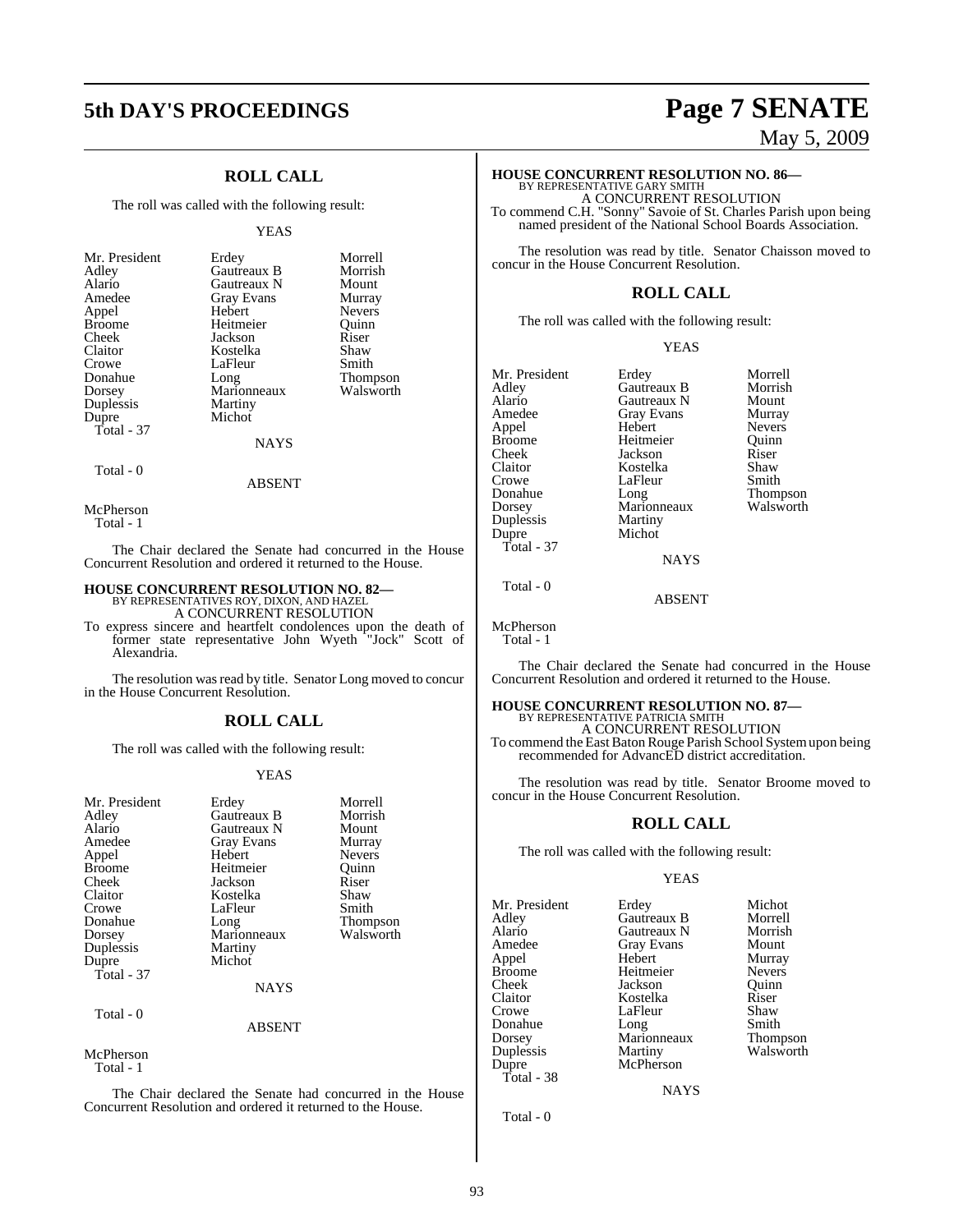#### ABSENT

Total - 0

The Chair declared the Senate had concurred in the House Concurrent Resolution and ordered it returned to the House.

#### **HOUSE CONCURRENT RESOLUTION NO. 88—**

BY REPRESENTATIVE PATRICIA SMITH A CONCURRENT RESOLUTION

To commend McKinley Senior High School upon receiving a 2009 Siemens Award for Advanced Placement.

The resolution was read by title. Senator Dorsey moved to concur in the House Concurrent Resolution.

#### **ROLL CALL**

The roll was called with the following result:

#### YEAS

| Mr. President | Erdey             | Michot        |
|---------------|-------------------|---------------|
| Adley         | Gautreaux B       | Morrell       |
| Alario        | Gautreaux N       | Morrish       |
| Amedee        | <b>Gray Evans</b> | Mount         |
| Appel         | Hebert            | Murray        |
| <b>Broome</b> | Heitmeier         | <b>Nevers</b> |
| Cheek         | Jackson           | Ouinn         |
| Claitor       | Kostelka          | Riser         |
| Crowe         | LaFleur           | Shaw          |
| Donahue       | Long              | Smith         |
| Dorsey        | Marionneaux       | Thompson      |
| Duplessis     | Martiny           | Walsworth     |
| Dupre         | McPherson         |               |
| Total - 38    |                   |               |
|               | NAYS              |               |

Total - 0

Total - 0

The Chair declared the Senate had concurred in the House Concurrent Resolution and ordered it returned to the House.

ABSENT

**HOUSE CONCURRENT RESOLUTION NO. 91—**<br>BY REPRESENTATIVE TUCKER AND SENATOR CHAISSON<br>A CONCURRENT RESOLUTION

To commend the Louisiana Academy of Family Physicians and to recognize Wednesday, May 6, 2009, as Family Medicine Day at the Louisiana State Capitol.

The resolution was read by title. Senator Chaisson moved to concur in the House Concurrent Resolution.

#### **ROLL CALL**

The roll was called with the following result:

#### YEAS

| Mr. President | Erdey             | Michot        |
|---------------|-------------------|---------------|
| Adley         | Gautreaux B       | Morrell       |
| Alario        | Gautreaux N       | Morrish       |
| Amedee        | <b>Gray Evans</b> | Mount         |
| Appel         | Hebert            | Murray        |
| <b>Broome</b> | Heitmeier         | <b>Nevers</b> |
| Cheek         | Jackson           | Quinn         |
| Claitor       | Kostelka          | Riser         |
| Crowe         | LaFleur           | Shaw          |

Donahue Long Smith Dorsey Marionneaux Thompson Duplessis Martiny Walsworth<br>
Dupre McPherson Total - 38

McPherson

Total - 0

Total - 0

The Chair declared the Senate had concurred in the House Concurrent Resolution and ordered it returned to the House.

**NAYS** 

ABSENT

### **House Concurrent Resolutions on Second Reading**

## **HOUSE CONCURRENT RESOLUTION NO. 43—** BY REPRESENTATIVE ELLINGTON

A CONCURRENT RESOLUTION

To approve a proposed amendment, Action Plan Amendment Number 1, to the State of Louisiana Action Plan for the Utilization of Community Development Block Grant Funds in Response to Hurricanes Gustav and Ike proposed by the Louisiana Recovery Authority and approved by the governor and the Joint Legislative Committee on the Budget for the Louisiana Farm Recovery Loan and Grant Program and the Louisiana Critical Farm Infrastructure Grant Program; and to provide for other matters pertaining thereto.

The resolution was read by title. Senator Thompson moved to concur in the House Concurrent Resolution.

### **ROLL CALL**

The roll was called with the following result:

#### YEAS

| Mr. President | Erdey       | Michot          |
|---------------|-------------|-----------------|
| Adlev         | Gautreaux B | Morrell         |
| Alario        | Gautreaux N | Morrish         |
| Amedee        | Gray Evans  | Mount           |
| Appel         | Hebert      | Murray          |
| Broome        | Heitmeier   | <b>Nevers</b>   |
| Cheek         | Jackson     | Ouinn           |
| Claitor       | Kostelka    | Riser           |
| Crowe         | LaFleur     | Shaw            |
| Donahue       | Long        | Smith           |
| Dorsey        | Marionneaux | <b>Thompson</b> |
| Duplessis     | Martiny     | Walsworth       |
| Dupre         | McPherson   |                 |
| Total - 38    |             |                 |
|               | <b>NAYS</b> |                 |
| Total - 0     |             |                 |

ABSENT

Total - 0

The Chair declared the Senate had concurred in the House Concurrent Resolution and ordered it returned to the House.

#### **Reports of Committees**

The following reports of committees were received and read:

# **Page 8 SENATE 5th DAY'S PROCEEDINGS**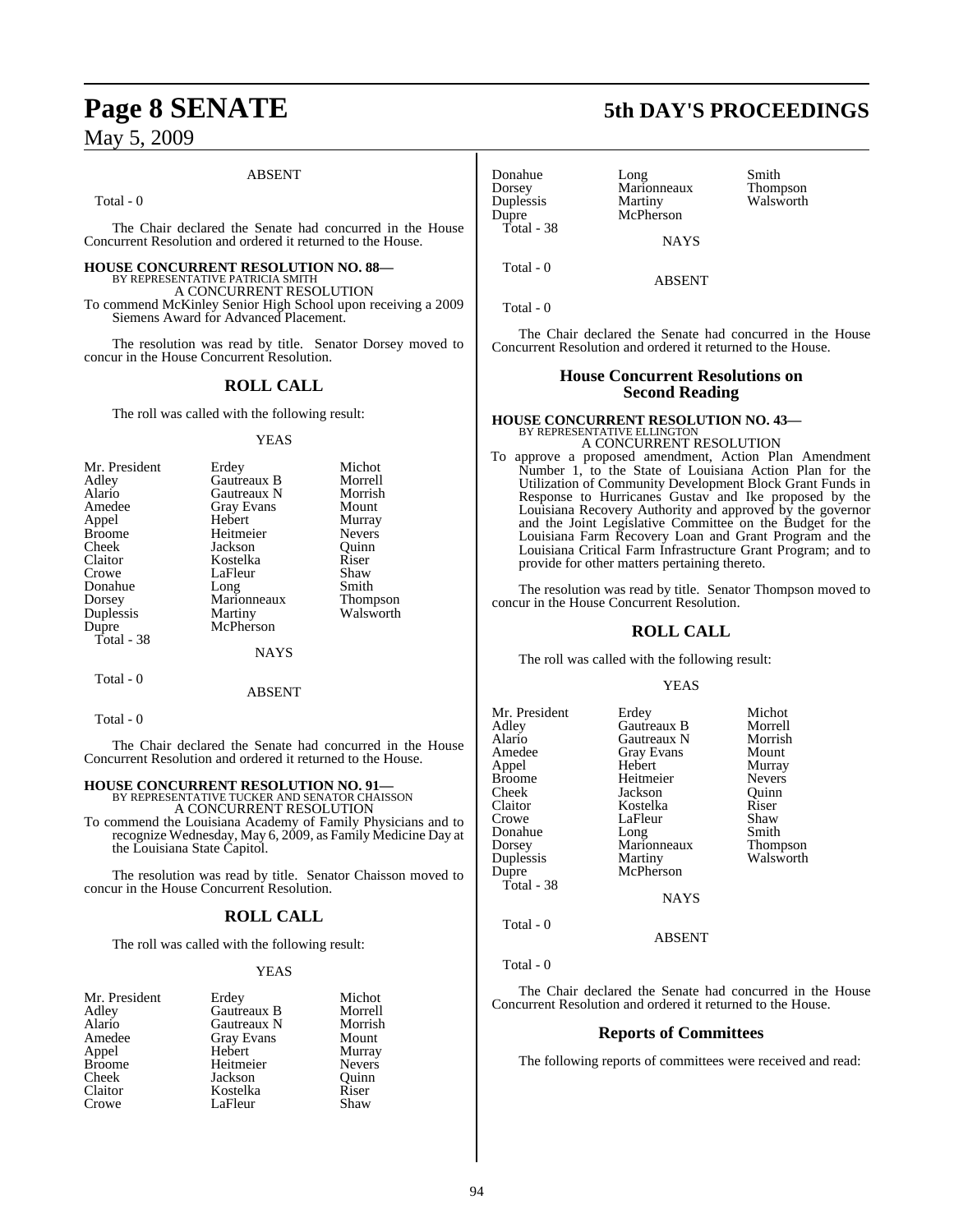# **5th DAY'S PROCEEDINGS Page 9 SENATE**

#### **REPORT OF COMMITTEE ON**

#### **JUDICIARY A**

Senator Julie Quinn, Chairman on behalf of the Committee on Judiciary A, submitted the following report:

May 5, 2009

To the President and Members of the Senate:

I am directed by your Committee on Judiciary A to submit the following report:

#### **SENATE BILL NO. 61—** BY SENATOR HEITMEIER

AN ACT

To enact Children's Code Article 837(I), relative to certain delinquency proceedings; to provide that the court, upon a showing of good cause, may authorize the Department of Health and Hospitals to use restraints on the person of a child during transport; and to provided for related matters.

Reported favorably.

### **SENATE BILL NO. 65—** BY SENATOR DONAHUE AND REPRESENTATIVE ABRAMSON AN ACT

To amend and reenact Code of Civil Procedure Article 1471(B) and to enact Code of Civil Procedure Article 1461.1, relative to discovery; to provide for discovery of electronically stored information; to provide for specific limitations on the discovery of electronically stored information; to provide for sanctions; and to provide for related matters.

Reported with amendments.

## **SENATE BILL NO. 151—** BY SENATOR DUPLESSIS

AN ACT

To enact R.S. 35:191.4, relative to notaries public and registration of notary instructors; to require the secretary of state to develop and administer a program for the registration and reporting of notary instructors; to provide relative to administration and procedures for registration and reporting; to provide for the duties of the secretary of state; to provide for penalties; and to provide for related matters.

Reported favorably.

#### **SENATE BILL NO. 184—** BY SENATOR MURRAY

AN ACT

To amend and reenact Code of Civil Procedure Articles 3421, 3431, 3432, and 3434, relative to small successions; to define a small succession; to provide relative to small succession procedure and effects; to authorize recognition and conveyance of an ownership interest in certain immovable property through a small succession; to provide certain definitions, procedures, conditions, and requirements; to provide a prescriptive period for certain actions; and to provide for related matters.

Reported with amendments.

#### **SENATE BILL NO. 230—** BY SENATOR SHAW

#### AN ACT

To amend and reenact R.S. 46:236.1.11(A) and (C) and to enact R.S. 46:236.11.1 through 236.11.4, relative to the family and child support program; to provide for certain electronic data matching and cooperation between the Department of Social Services and insurance companies; to provide relative to disclosure of certain information and penalties for intentional or willful unauthorized disclosure; to provide definitions; to provide for procedures and requirements for notice of payment to the state disbursement

# May 5, 2009

units; to provide for the redirection of income assignment payments; to provide for the amendment and use of certain records as evidence; and to provide for related matters.

Reported with amendments.

Respectfully submitted, **JULIE QUINN** Chairman

#### **REPORT OF COMMITTEE ON**

#### **JUDICIARY C**

Senator Yvonne Dorsey, Chairman on behalf of the Committee on Judiciary C, submitted the following report:

#### May 5, 2009

To the President and Members of the Senate:

I am directed by your Committee on Judiciary C to submit the following report:

#### **SENATE CONCURRENT RESOLUTION NO. 4—** BY SENATOR RISER A CONCURRENT RESOLUTION

To memorialize the Congress of the United States and to urge and request the Attorney General of the United States and the Federal Bureau of Prisons to refrain from sending detainees released or transferred from the facilities at Guantanamo Bay Detention Facility (GTMO), Cuba to prisons in Louisiana.

Reported favorably.

**SENATE BILL NO. 166—** BY SENATORS DUPRE, APPEL, CHEEK, CROWE, DUPLESSIS,<br>KOSTELKA, LONG, MICHOT, QUINN, SHAW, SMITH AND<br>WALSWORTHAND.REPRESENTATIVES.HENRY.BURNS,TIM.BURNS,<br>CHAMPAGNE,DOWNS,FOIL,GISCLAIR,MICKEY.GUILLORY,LITTLE,<br>MILLS,PEARSON,PERR

SIMON, SMILEY AND JANE SMITH AN ACT

To enact R.S. 14:98.3, relative to public safety; to create the crime of operating a vehicle while under suspension for certain prior offenses; to provide for elements of the crime; to provide for penalties; to provide for a prior offense involving operation under the influence of an intoxicant; to provide for certain criteria; and to provide for related matters.

Reported with amendments.

**SENATE BILL NO. 301—** BY SENATOR DUPRE

AN ACT

To enact R.S. 14:126.5, relative to perjury; to create the crime of false statements concerning participation in medical assistance programs; to provide for elements of the crime; to provide for definitions; to provide for penalties; and to provide for related matters.

Reported with amendments.

Respectfully submitted, YVONNE DORSEY Chairman

#### **REPORT OF COMMITTEE ON**

#### **AGRICULTURE, FORESTRY, AQUACULTURE, AND RURAL DEVELOPMENT**

Senator Francis C. Thompson, Chairman on behalf of the Committee on Agriculture, Forestry, Aquaculture, and Rural Development, submitted the following report: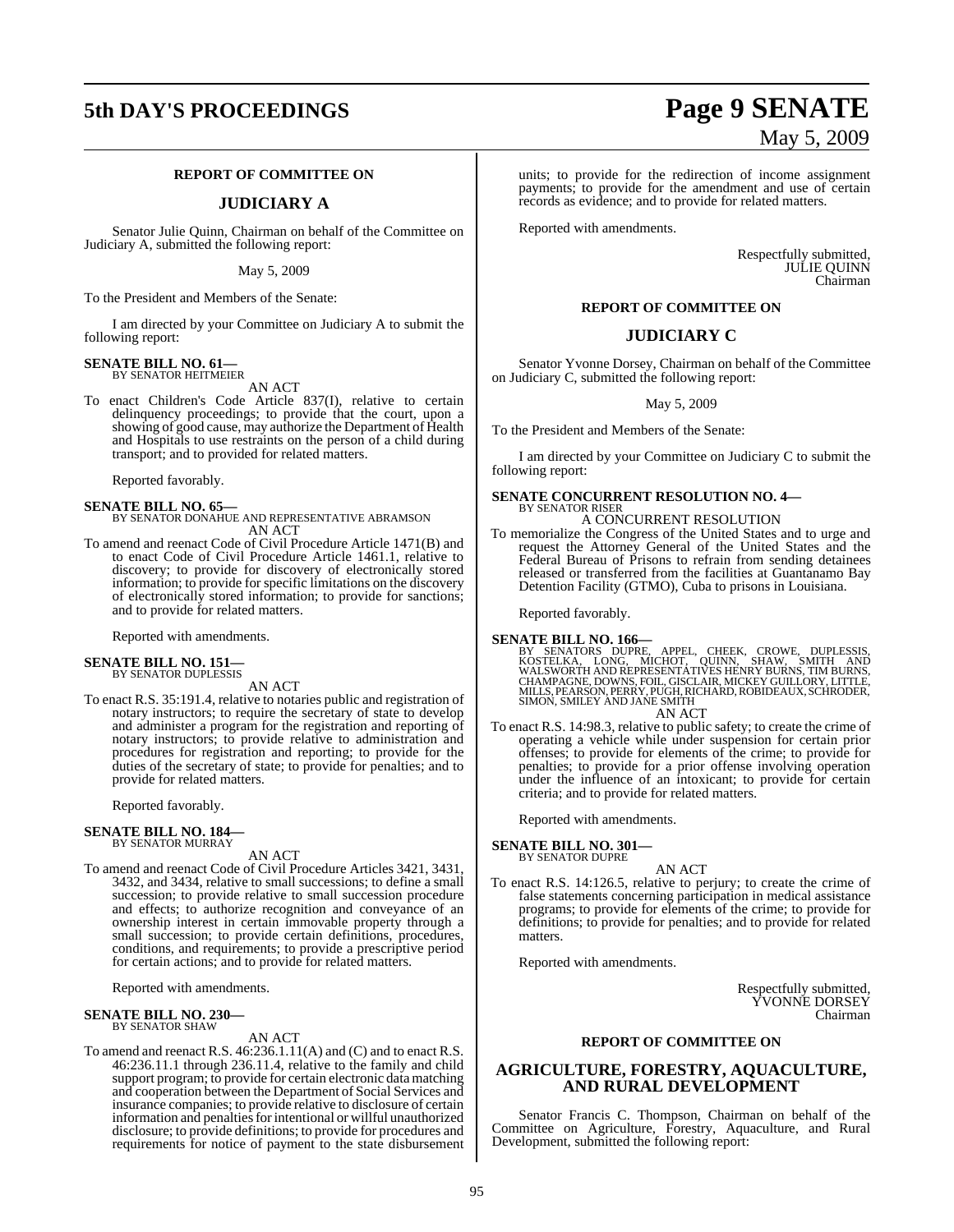#### May 5, 2009

To the President and Members of the Senate:

I am directed by your Committee on Agriculture, Forestry, Aquaculture, and Rural Development to submit the following report:

## **SENATE BILL NO. 154—** BY SENATOR THOMPSON

AN ACT

To amend and reenactR.S. 3:2(A), 80, 131, 302, 303, 415, 556.2(10), 556.7(A), 641, 642, 643, 644, 652, 666(9), 734(B)(1) and (6), 741, 825, 832, 851, 1024, 1025, 1311(3) and (12), 1312(A) and (C), 1313(C)(2)(b) and (E), 1362(9) and (24), 1432(A),1651, 1652, 1732, 1772, 1891(28), 1892(A)(1) and (F), 1900(A) and (B), 2351, 2352, 2353, 2354, 2358.2(A), 2358.4(C), 3113(A),  $3202(11)$  and  $(13)$ ,  $3211(B)(3)$ ,  $3225(A)$ ,  $3402(1)$ ,  $(2)$ ,  $(7)$ ,  $(9)$ and (16), 3403(A)(7) and (H), 3404(B), 3405(B)(5) and (6), 3407(A)(2) and (3) and (E), 3408(A)(9)(c) and (10), 3409 (B), (C), (D) and (F), 3410 (E) and (F), 3410.1(A) and (B),  $3410.2(\text{J})$ ,  $3411(\text{B})$ , (C) and (D),  $3411.1(\text{B})(2)$  and (D),  $3412$ , 3413(A), (B), (C), (E) and (F), 3414(B), 3415(A) and (C), 3416(A), (B) and (C), 3417(D) and (F), 3418(A), 3419(A), (C) and (D), 3424(B), 3802(A), 4224, 4603(B)(7), R.S.  $29:726(E)(20)(a)(v)$  and  $729(E)(13)(a)(vi)$ , R.S.  $36:4(A)(13)$ , 621(C), 622, 623, the introductory paragraph of 624(B), 625, 626(A) and (B), 628(C), (D) and  $\overline{(E)}$ , 629(B), the introductory paragraph of (C), the introductory paragraph of (D), the introductory paragraph of  $(E)$ ,  $(F)$ ,  $(\check{G})$ ,  $(\check{I})$ ,  $(\check{J})$ ,  $(\check{K})$  and  $(\check{L})$ ,  $\check{R}$ . S. 37:2202, R.S. 51:2, the introductory paragraph of 6, 472 and R.S. 54:112; to enact R.S. 3:2(F), 283.1 and 751(E); and to repeal R.S. 3:14, 401 through 409, 414, Part I-A of Chapter 5 of Title 3 of the Louisiana Revised Statutes of 1950, comprised of R.S. 3:421 through 426, Part I-D of Chapter 5 of Title 3 of the Louisiana Revised Statutes of 1950, comprised of R.S. 3:446.1 through 446.7, Part IV of Chapter  $\frac{1}{5}$  of Title 3 of the Louisiana Revised Statutes of 1950, comprised of R.S. 3:521 through 538, Part V of Chapter 5 of Title 3 of the Louisiana Revised Statutes of 1950, comprised of R.S. 3:541 through 550, 824, 1312(H) and 1906(A) and R.S. 36:627(E), 628(B) and 629(C)(2), and R.S. 39:455, relative to the Department of Agriculture and Forestry; to abolish the State Market Commission; to abolish the Farm Youth Loan Program; to abolish other programs administered by the State Market Commission; to authorize the transfer of duties and obligations to the Louisiana Agricultural Finance Authority; to provide relative to the Fertilizer Commission and submission of tonnage reports; to provide for restrictions on the sale of fertilizer; to provide for the powers and duties of the commissioner of agriculture and forestry; to provide relative to the composition of certain boards and commissions; to provide relative to the Louisiana Agricultural Commodities Commission; to provide relative to the functions of the office of agricultural and environmental sciences; to provide for recovery in receiverships; to change the name of the office of animal health services to the office of animal health and food safety; to provide for definitions; to direct the Louisiana Law Institute to re-designate certain provisions in current law; to provide for technical changes; and to provide for related matters.

Reported with amendments.

## **SENATE BILL NO. 271—** BY SENATOR NEVERS

AN ACT

To enact Part IX of Chapter 28 of Title 3 of the Louisiana Revised Statutes of 1950, to be comprised of R.S. 3:4421 through 4424, relative to creation of the "Forestry Product Fairness Act"; to provide relative to distribution of tax credits, tax exemptions, tax exclusions or grants made available by the state to any existing individual, partnership, corporation, association or other legal entity purchasing forest product raw materials to produce

# **Page 10 SENATE 5th DAY'S PROCEEDINGS**

the generation of steam, heat, electricity or the production of wood-based fuels; to provide for promulgation of rules and regulations; to provide for definitions; and to provide for related matters.

Reported favorably.

Respectfully submitted, FRANCIS C. THOMPSON Chairman

#### **Senate Bills and Joint Resolutions on Second Reading Reported by Committees**

#### **SENATE BILL NO. 18—** BY SENATOR ALARIO

AN ACT

To enact R.S. 49:191(5) and to repeal R.S. 49:191(2)(e), relative to the Department of the Treasury, including provisionsto provide for the re-creation of the Department of the Treasury and the statutory entities made a part of the department by law; to provide for the effective termination date for all statutory authority for the existence of such statutory entities; and to provide for related matters.

Reported favorably by the Committee on Finance. On motion of Senator Michot, the bill was read by title, ordered engrossed and passed to a third reading.

#### **SENATE BILL NO. 41—**

BY SENATORS DUPRE, N. GAUTREAUX AND MORRISH AN ACT

To amend and reenact R.S. 30:128(B)(2), 136(B)(1), 136.3(A) and  $(D)$ , 209 $(2)$  and  $(4)(b)$ , 212 $(D)(2)$  and  $(3)$ , relative to the Mineral Resources Operation Fund; to change the name of the Mineral Resources Operation Fund to the Mineral and Energy Operation Fund; to provide for the dedication of monies in the fund; and to provide for related matters.

Reported with amendments by the Committee on Natural Resources.

#### **SENATE COMMITTEE AMENDMENTS**

Amendments proposed by Senate Committee on Natural Resources to Original Senate Bill No. 41 by Senator Dupre

#### AMENDMENT NO. 1

On page 1, line 2, after "reenact" delete the remainder of the line and delete line 3, and insert:

"R.S. 17:9(B) and 3367(B), R.S. 30:4(D)(1), (2) and (3), 83(G), 121(A), 123.1(A) and (C), 124, 126(A), 127(A), 127.1(B)(1), 128(A) and (B)(2), 131, 136(A)(1)(b) and (B)(1), (2) and (3), 136.1(A) and (B), 136.3(A) and (D), 137, 139, 141, 143(A), (D)(4), (5), (6), and (F), 144(A) and (B), 148.1, 148.2(A) and (B), 150(C)(1), 153, 154(C), 155, 156, 158, 159, 179.11, 179.12, 186, 187, 188(A) and (B), 208, 209 (introductory paragraph), (2) and (4)(b), (d) and (e),  $209.1(A)$  and  $(B)(1)$ ,  $212(A)$ ,  $(D)(2)$  and  $(3)$ ,  $213$ ,  $214$ ,  $215$ ,  $216(B)$ and (C)(4), and 804, R.S. 34:3108(E), 3478(E) and 3498(E), R.S. 36:353, 359(E) and 807, R.S. 39:14(1), R.S. 41:643(A), 1217.1(B), 1732(A) and (B) and 1733, R.S. 42:6.1(A)(6), R.S. 44:18, R.S. 56:30.3(B),  $426(C)$ , and  $798(A)(1)$ ,  $(2)(b)$  and (c), relative to the Department of Natural Resources; to change the name of the State Mineral Board to the State Mineral and EnergyBoard; to change the"

AMENDMENT NO. 2

On page 1, delete lines 8 and 9, and insert:

"Section 1. R.S. 17:9(B) and 3367(B) are hereby amended and reenacted to read as follows:

§9. Authority to execute mineral leases; approval by mineral board

\* \* \*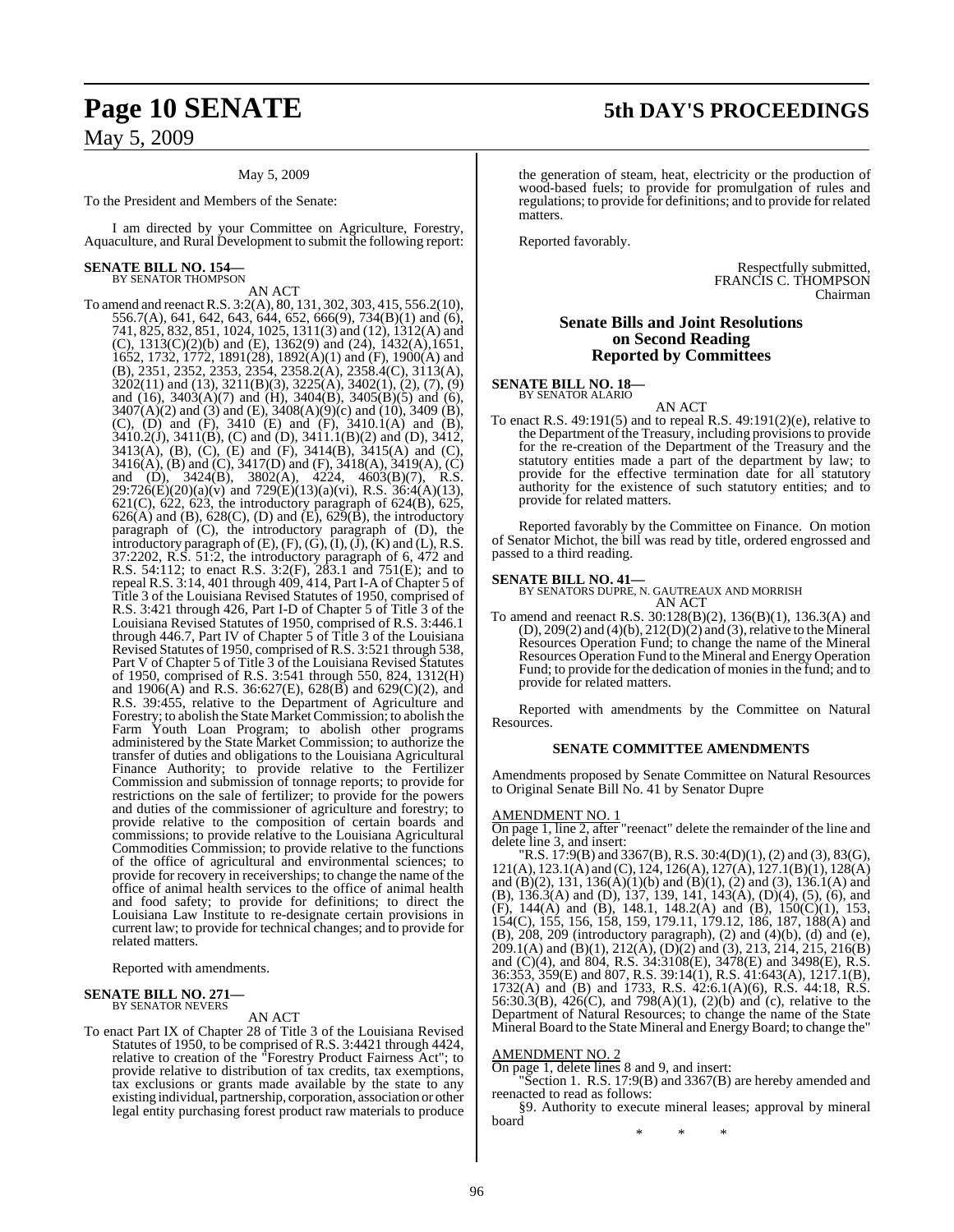# **5th DAY'S PROCEEDINGS Page 11 SENATE** May 5, 2009

B. Each lease sought to be executed under authority of this Section shall require the prior approval of the State Mineral Board **State Mineral and Energy Board**. \* \* \*

§3367. Authority to execute mineral leases on college and university lands; term; use of revenues \* \* \*

B. Each lease sought to be executed under authority of this Section shall require the prior approval of the State Mineral Board **State Mineral and Energy Board**.

\* \* \* Section 2.R.S. 30:4(D)(1),(2) and (3), 83(G), 121(A), 123.1(A) and (C), 124, 126(A), 127(A), 127.1(B)(1), 128(A) and (B)(2), 131,  $136(A)(1)(b)$  and  $(B)(1), (2)$  and  $(3), 136.1(A)$  and  $(B), 136.3(A)$  and (D), 137, 139, 141, 143(A), (D)(4), (5), (6), and (F), 144(A) and (B), 148.1, 148.2(A) and (B), 150(C)(1), 153, 154(C), 155, 156, 158, 159, 179.11, 179.12, 186, 187, 188(A) and (B), 208, 209 (introductory paragraph), (2) and (4)(b), (d) and (e), 209.1(A) and (B)(1), 212(A),  $(D)(2)$  and  $(3)$ , 213, 214, 215, 216(B) and  $(C)(4)$ , and 804 are hereby amended and reenacted to read as follows:

§4. Jurisdiction, duties, and powers of the assistant secretary; rules and regulations

\* \* \* D. The assistant secretary shall make, after notice and public hearing as provided in this Chapter, any reasonable rules, regulations, and orders that are necessary:

(1) To require that all pipelines, excluding field transmission, flow, and gathering lines; all wells; and associated structures, including any fittings, tie-overs, appliances, and equipment, which are constructed on state water bottoms pursuant to the grant of a right-of-way by the secretary of the Department of Natural Resources or the issuance of a lease by the State Mineral Board **State Mineral** and Energy Board shall conform to the following provisions: \* \* \*

(2) To require that all field transmissions, flow, and gathering lines constructed on state water bottoms pursuant to the grant of a right-of-way by the secretary of the Department of Natural Resources or the issuance of a lease by the State Mineral Board **State Mineral and Energy Board** shall meet all requirements of the United States Army Corps of Engineers for burial and shall be located, installed, marked, and maintained in a proper manner, to be approved by the assistant secretary, so as to minimize undue interference with persons making other uses of state waters or water bottoms, including mariners and fishermen.

(3) To require that all equipment, machinery, and materials associated with the construction, operation, maintenance, or abandonment of all pipelines, including field transmission, flow, and gathering lines; all wells; and all associated structures, which are constructed on state water bottoms pursuant to the grant of a right-ofway by the secretary of Department of Natural Resources or the issuance of a lease by the State Mineral Board **State Mineral and Energy Board** shall conform to the following provisions:

\* \* \* §83. Oilfield Site Restoration Commission; Department of Natural Resources

\* \* \* G. The records, documents, and meetings of the commission shall be subject to the same requirements and exceptions regarding access by the public as are the records, documents, and meetings of the State Mineral Board **State Mineral and Energy Board**.

#### \* \* \* SUBPART A. STATE MINERAL BOARD **STATE MINERAL AND ENERGY BOARD**

§121. State Mineral Board **State Mineral and Energy Board** created; composition and powers

A. The State Mineral Board **State Mineral and Energy Board**, as created by Act. No. 93 of the 1936 Regular Session, is hereby continued. The board shall be composed of the governor and the secretary of the Department of Natural Resources, ex officio, and nine members appointed by the governor. Each appointment by the governor shall be submitted to the Senate for confirmation. Six members shall constitute a quorum. \* \* \*

#### §123.1. Registration of prospective leaseholders

A. All prospective leaseholders of leases awarded by the State Mineral Board **State Mineral and Energy Board** shall register with the office of mineral resources. Registration shall be in the form and content as prescribed by the office of mineral resources. At a minimum, the registration shall include the current physical address, telephone number, e-mail address, and facsimile number of the prospective leaseholder. In addition, the prospective leaseholder shall submit written documentation from the Louisiana secretary of state indicating that the prospective leaseholder is registered and in good standing with the secretary of state. For such purposes, a copy of the detailed record from the secretary of state web site evidencing that the company is in good standing shall suffice. \* \* \*

C. If at any time during the period for which a given mineral lease is in full force and effect, the office of the mineral resources finds that any current record lessee of that lease is not properly registered with the office of mineral resources, the office of mineral resources shall notify the record lessee in writing by certified mail, return receipt requested, and request proper registration by a fixed date no more than thirty days after receipt of the notification. Should the record lessee, after being duly notified, fail to properly register by the date fixed in the notification, the State Mineral Board **State Mineral and Energy Board** may levy liquidated damages against that lessee in the amount of one hundred dollars per day until the record lessee is properly registered with the office of mineral resources. The liquidated damage assessment may be waived, in whole or in part, by the State Mineral Board **State Mineral and Energy Board**.

§124. Board may lease public lands; fee

The State Mineral Board **State Mineral and Energy Board** has the authority to lease for the development and production of minerals, oil, and gas, any lands belonging to the state, or the title to which is in the public, including road beds, water bottoms, vacant state lands, and lands adjudicated to the state at tax sale. The mineral board is further authorized to collect a fee for such leasing in the amount of ten percent of the total cash bonus paid at the lease sale. The fee shall be in addition to the total cash bonus paid.

\* \* \* §126. Inspection: quantity of land; advertisements for bids; fees

A. Upon receipt of an application accompanied by the nonrefundable fee, the State Mineral Board **State Mineral and Energy Board** may cause an inspection of the land to be made, including geophysical and geological surveys. After receiving the report of the inspection, the board may offer for lease all or part of the lands described in the application. However, no lease shall contain more than five thousand acres. The board shall publish in the official journal of the state, and in the official journal of the parish where the lands are located, an advertisement which must appear in these journals not more than sixty days prior to the date for the opening of bids. The board may, at its discretion, publish other such advertisements. This advertisement shall contain a description of the land proposed to be leased, the time when and place where sealed bids shall be received and publicly opened, a statement that the bid may be for the whole or any particularly described portion of the land advertised, and any other information that the board may consider necessary, and the royalty to be demanded should the board deem it to be in the interest of the state to call for bids on the basis of a royalty fixed by it. If the lands are situated in two or more parishes, the advertisement shall appear in the official journals of all the parishes where the lands may be partly located. This advertisement and any other published by the board shall constitute judicial advertisement and legal notice within the contemplation of Chapter 5 of Title 43 of the Louisiana Revised Statutes of 1950. When requested to furnish proof of publication, the board may charge a fee of twenty dollars to furnish the proof of publication. \* \* \*

§127. Opening bids; minimum royalties; terms of lease, deposit

A. Only those bidders who are registered prospective leaseholders with the office of mineral resources, or those who register within two business days after the lease sale at which the bid is opened and prior to the conditional issuance of the lease, shall be allowed to obtain a mineral lease from the state of Louisiana. Any bidder who is not properly registered with the office of mineral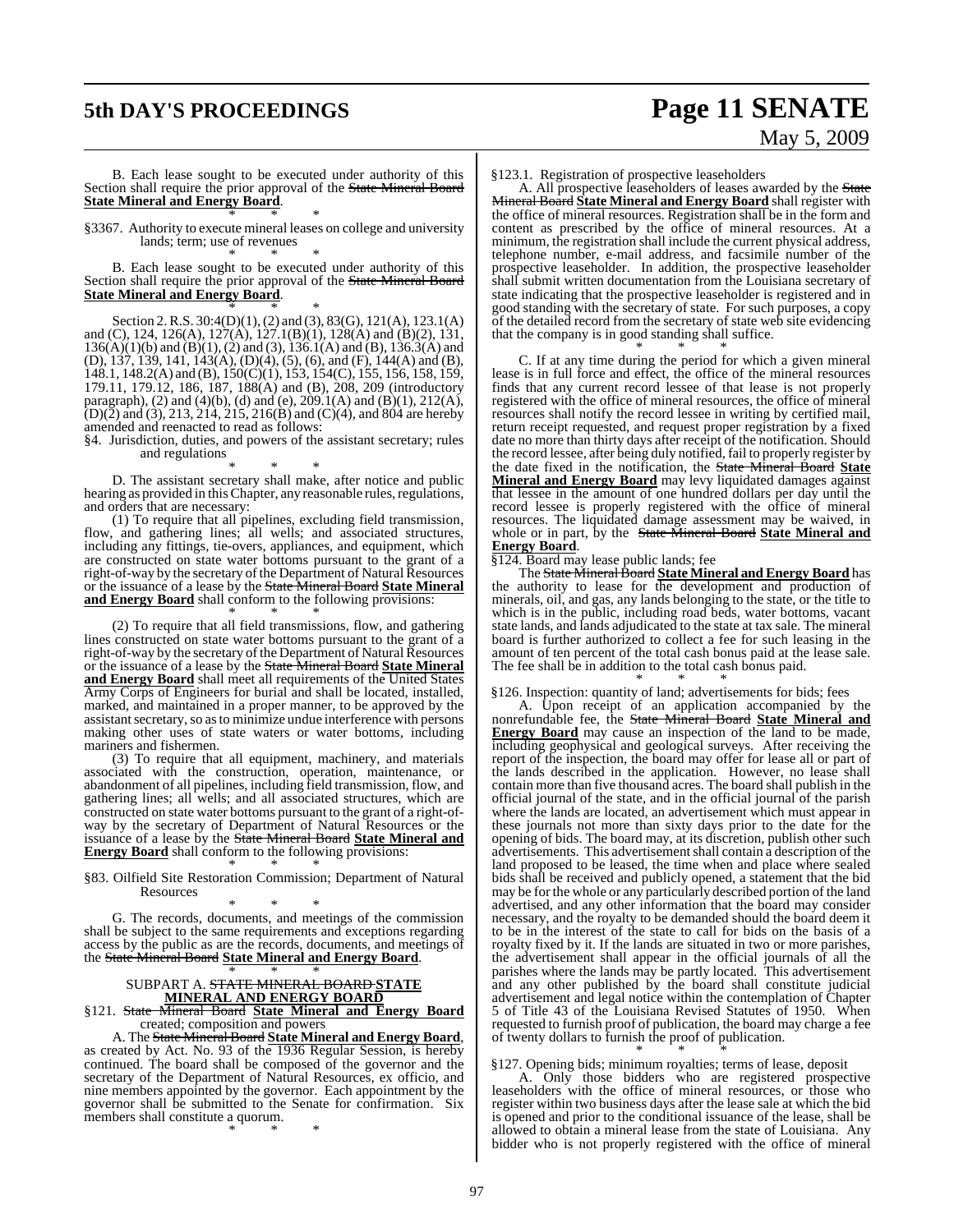#### resources at the time bids are opened, but whose bid is otherwise acceptable, shall have until the end of the second business day following the date on which the bid was conditionally accepted by the State Mineral Board **State Mineral and Energy Board** to become properly registered with the office of mineral resources. If said bidder remains unregistered by the close of business of the second business day following the day the mineral lease sale at which the bid was conditionally accepted, the conditionally accepted bid shall be deemed rejected. The provisions of this Subsection shall also apply in cases where there is no more than one bid made by unregistered prospective leaseholders. Bids may be for the whole or any particularly described portion of land advertised. At the time and place mentioned in the advertisement for the consideration of bids, they shall be publicly opened. Bids received by the mineral board

shall be opened at any state-owned buildings situated in the city in which the capitol is located. The mineral board has authority to accept the bid most advantageous to the state and may lease upon whatever terms it considers proper. However, the minimum royalties to be stipulated in any lease, other than a lease executed by or on behalf of a school board, shall be:

#### \* \* \* §127.1. Tertiary recovery incentive

\* \* \* B.(1) In order to accomplish the purposes set forth in Subsection A of this Section, the State Mineral Board **State Mineral and EnergyBoard** may enter into an agreement with the lessee under any present and future state mineral lease or leases, under which such lessee may be relieved from the payment of all or part of the royalty otherwise due to the state under the applicable mineral lease or leases in regard to production from the particular reservoir involved in a qualified tertiary recovery project, until such project has reached payout from the total production, "payout" to be defined by the board on a project-by-project basis based on: \* \* \*"

#### AMENDMENT NO. 3

On page 1, delete line 11 and insert:

"A. No transfer or assignment in relation to any lease of minerals or mineral rights owned by the state shall be valid unless approved by the State Mineral Board **State Mineral and Energy Board**. The mineral board may charge a fee of one hundred dollars to cover the cost of preparing and docketing transfers or assignments of leases of mineral or mineral rights. All parties to transfers or assignments in relation to any lease of mineral or mineral rights from the state shall be registered prospective leaseholders with the office of mineral resources. Transfers or assignments shall not be granted to prospective leaseholders that are not currently registered with the office of mineral resources."

#### AMENDMENT NO. 4

On page 1, between lines 16 and 17, insert:

"§131. Surveys, reports and investigations

The Department of Public Works, parish surveyors, State Highway Engineers, Louisiana State University and Agricultural and Mechanical College and any board, department or institution of the state and the governing authorities of political subdivisions shall make such surveys, reports and investigations, and furnish such records and information as may be required by the State Mineral Board **State Mineral and Energy Board** for the purposes of determining boundaries, character, title, location and other matters relating to lands.

\* \* \*"

#### AMENDMENT NO. 5

On page 2, delete line 1 and insert:

 ${}^{\shortparallel}$ A.(1)(a) \* \* \*

(b) The office of mineral resources shall maintain a log in which shall be noted the date, time, and payor of each payment and the nature thereof, whether check or electronic wire transfer, so that the board may determine whether such payment was correct, sufficient, and timely made. The board shall then transmit these payments by electronic transfer, or hand-carry these payments, on the day received, to the state treasurer. If the board cannot make such determination promptly, it shall nevertheless transmit these payments

# **Page 12 SENATE 5th DAY'S PROCEEDINGS**

by electronic transfer, or hand-carry these payments, on the day received, to the state treasurer and request the treasurer to place such funds as are being reviewed by the board under this Section in a suspense account until such time as the board makes the determination herein required and notifies the state treasurer of the disposition to be made by them. If the payor attributable to a lease unit well (LUW) code changes between monthly payment dates without notification to the office of mineral resources of the change and with submission of the current mailing address, telephone number, and email address for the new payor prior to the next month's payment, the new payor shall be subject to a liquidated damage penalty of one thousand dollars. The State Mineral Board **State Mineral and Energy Board** shall have authority to waive all or any part of said damages based on a consideration of all factors bearing on the issue.

\* \* \*"

#### AMENDMENT NO. 6

On page 2, line 10, delete "State Mineral Board" and insert "State Mineral Board **State Mineral and Energy Board**"

#### AMENDMENT NO. 7

On page 2, line 12, delete "State Mineral Board" and insert "State Mineral Board **State Mineral and Energy Board**"

#### AMENDMENT NO. 8

On page 2, delete line 15, and insert:

 $\overline{2}$ ) The failure to pay or the underpayment of all sums other than bonuses, rentals, or shut-in payments, for whatever cause, shall subject the lessee, his successor, or assigns, to a penalty of ten percent of the total sum due not to exceed one thousand dollars, which penalty shall be assessed, and owing on the day following the date payment was due, and shall be deemed liquidated damages. The whole or any part of the penalty set forth herein may be waived by the State Mineral Board **State Mineral and Energy Board**.

(3) When notice is given of the incorrect completion of any required form, or demand for payment is made for failure to pay or underpayment, or sixty days has elapsed from the date payment was due with the correctly filled out form, an additional penalty of two percent of the total sum then due shall accrue beginning on the sixtyfirst day on each thirty-day period thereafter, or fraction thereof, up to a maximum of twenty-four percent in additional penalty. The penalty therein provided shall be in addition to interest at the legal rate compounded monthly. Both the penalty and interest shall accrue to principal and interest accumulated at the end of each thirty-day period, or fraction thereof, also without necessity of further notice and shall be in addition to all remedies available under law, including those prescribed in R.S. 31:137 through 141. In the event the State Mineral Board **State Mineral and Energy Board** finds, subject to judicial review, that a substantial and justiciable controversy exists as to whether any such royalties are legally due, it shall defer the commencement of the accrual of the aforesaid penalty until the controversy is resolved by amicable agreement or by final decree of any court of competent jurisdiction. The whole or any part of the penalties set for hereinabove may be waived by the State Mineral Board **State Mineral and Energy Board**.

\* \* \* §136.1. Proceeds from mineral royalties, leases, and bonuses; payment into the Bond Security and Redemption Fund; payment into the Louisiana Investment Fund for Enhancement. (L.I.F.E.)

A. The proceeds of all royalties from all mineral leases to be granted, as well as all mineral leases heretofore granted, by the state of Louisiana on state-owned land, lake and river beds, and other water bottoms belonging to the state remaining after complying with dedication of such revenues heretofore made and after deductions of any appropriations of such revenues made by law for the payment of the expenses of the state mineral board **State Mineral and Energy Board**, shall be paid into the state treasury and shall be credited to the Bond Security and Redemption Fund.

B. The proceeds of all leases and bonuses, including annual delay rentals under said leases to be granted as well as all proceeds from mineral leases and delay rentals thereunder heretofore granted, by the state of Louisiana on state-owned land, lake and river beds,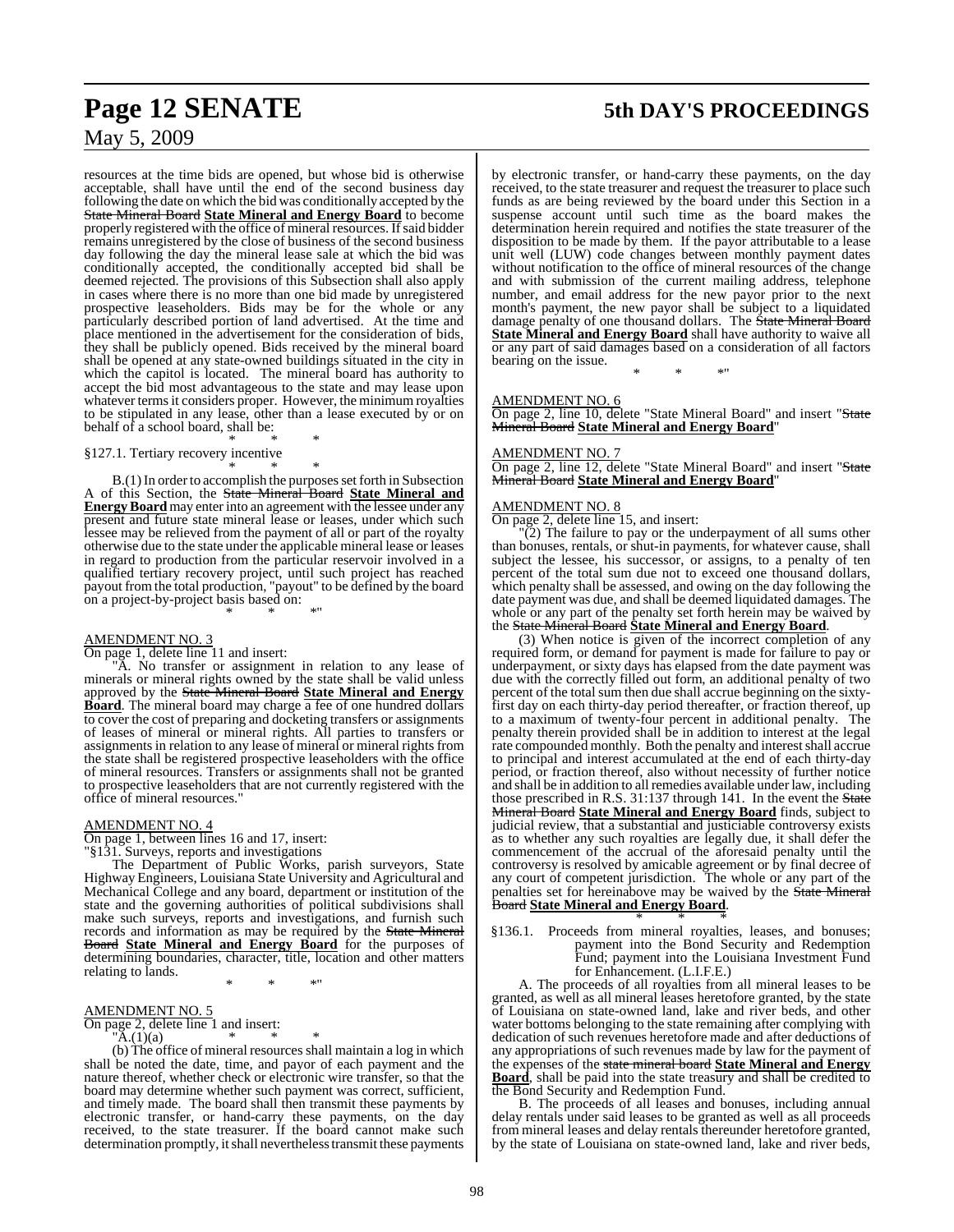# **5th DAY'S PROCEEDINGS Page 13 SENATE** May 5, 2009

and other water bottoms belonging to the state remaining after complying with dedications of such revenues heretofore made and after deduction of any appropriations of such revenues made by law for the payment of the expenses of the state mineral board **State Mineral and Energy Board**, shall be paid into the state treasury for credit to the Bond Security and Redemption Fund. \* \* \*"

#### AMENDMENT NO. 9

- On page 2, between lines 25 and 26, insert:
- "§137. Agreements to offset, compensate and recover from future royalties

The State Mineral Board **State Mineral and Energy Board** is hereby empowered to enter into agreements with lessees or other parties under state oil, gas and mineral leases or other agreement heretofore or hereafter issues to offset, compensate, and recover from royalty thereafter accruing to the state of Louisiana, amounts equal to any royalty or other payments (all herein called "royalty") which such lessees or other parties have paid to the state was, is, or may become lawfully entitled because of overpayment or action by the Federal Power Commission; provided, however, that with respect to any royalty based on amounts received by the lessee or other parties for sales of natural gas that may be subject to refund by order or directive of the Federal Power Commission, such agreements may require the immediate payment of such portion of such royalty that is determined to be proper by the State Mineral Board **State Mineral** and **Energy Board**, such payment to be subject to the offsetting, compensation and recovery provisions of R.S. 30:137 to 30:141. \* \* \*

#### §139. Validation of agreements

All agreements of the character contemplated by R.S. 30:137 which have heretofore been entered into by the State Mineral Board **State Mineral andEnergy Board** are hereby ratified, confirmed and validate; however, such agreements may be modified or amended in accordance with the terms of R.S. 30:137 to 30:141. \* \* \*

§141. Power of mineral board not derogated - Other rights and remedies not modified

R.S. 30:137 to 30:141 are not intended in any way to derogate from or question the power and authority of the State Mineral Board **State Mineral and Energy Board** to enter into any agreements of any type whatsoever pursuant to its power and authority heretofore expressly or impliedly granted by law; and the provisions hereofshall not modify in any way the right of any lessee or other party to invoke the rights and remedies available under existing laws.

#### \* \* \* §143. Transfer of solid mineral leases, approval by board

A. In addition to the provisions of R.S. 30:128, in the case of a proposed transfer, under the circumstances described in Subsection B hereof, of any lease or sublease entered into by or under the authority of or subject to the jurisdiction of the State Mineral Board **State Mineral and Energy Board** which includes the development and production of solid minerals, the board shall determine whether to approve such proposed transfer pursuant to this Section and to such rules and regulations as may be issued hereunder.

\* \* \* D. (1)  $* * * * * *$ 

(4) Promptly after the conclusion of the hearing, the secretary of the Department of Natural Resources shall prepare written findings of fact and a recommended decision on the application. He shall transmit these to the State Mineral Board **State Mineral and Energy Board** together with a certified copy of the hearing record. After giving due consideration to whether the evidence establishes that the proposed transferee is competent and otherwise qualified to perform all of the obligations under the lease or sublease in such a manner as not to adversely affect the public interest of the state as respects its natural resources, the State Mineral Board **State Mineral and Energy Board** shall issue a written decision granting or denying the application in whole or in part or upon such conditions as it may deem appropriate.

 $(5)$  An appeal may be taken from any final order of the State Mineral Board **State Mineral and Energy Board** under this Section only by a party to the hearing required herein in accordance with R.S. 49:964 and R.S. 49:965.

(6) Anything herein to the contrary notwithstanding, the secretary of the Department of Natural Resources may transmit a recommended decision to the State Mineral Board **State Mineral and Energy Board** without first conducting an investigation or holding a hearing if (i) all necessary parties to the hearing file affidavits with the secretary of the Department of Natural Resources attesting their belief that there are no substantial issues requiring an investigation or hearing and (ii) the secretary independently determines that there are no substantial issues requiring an investigation or hearing.

\* \* \* F. Whenever it appears to the State Mineral Board **State Mineral and Energy Board** or the secretary of the Department of Natural Resources that any person has engaged or is about to engage in any act or practice constituting a violation of any provision of this Section, the secretary of Department of Natural Resources may investigate and issue orders and notices. In addition to all other remedies, the StateMineralBoard **StateMineral andEnergyBoard** or the secretary of the Department of Natural Resources may bring an action in any court of competent jurisdiction in the name and on behalf of this state against any person or persons participating in or about to participate in a violation of this Section, to enforce compliance with this Section, or enjoin any action in violation of this Section.

#### \* \* \* §144. Sale of royalties in-kind to small refiners

A. On or before December 31, 1979, the secretary of the Department of Natural Resources shall submit to the State Mineral Board **State Mineral and Energy Board** for implementation a regulatory program for the sale and/or processing of in-kind crude oil royalties to refiners in the state and procedures for the sale and/or processing, delivery, and use of royalty crude oil, which at a minimum include the following:

\* \* \* B. Prior to submitting the program to the State Mineral Board **State Mineral and Energy Board** for implementation, the secretary shall present the proposed program to the House Committee on Natural Resources and Environment and Senate Committee on Natural Resources, meeting jointly, for approval thereof. Within thirty days after receipt of the program from the secretary, the mineral board shall initiate rulemaking procedures thereon in compliance with R.S. 49:951 et seq. \* \* \*

#### §148.1. Lessor defined

For the purposes of this Subpart the term "lessor" shall refer to and include the State Mineral Board **State Mineral and Energy Board**, any school district, levee district, drainage district, municipal or parochial subdivision of this state, any penal or charitable institution, any state university or college, and any other unit or institution deriving its authority and powers from the sovereignty of the state.

§148.2. Lands which may be leased

A. Any lessor may, through its governing authority, lease any lands of which the lessor has title, custody, or possession, and the State Mineral Board **State Mineral and Energy Board** may lease lands, bodies of any lakes, bays or coves, sea, arms of the sea, or other navigable waters and beds thereof belonging to the state or the title to which is in the public:

\* \* \* B. In addition, where otherwise consistent with the provisions of this Subpart as applied to leased premises, the **State Mineral Board State Mineral and Energy Board** may grant surface or subsurface agreements for the right to erect and use on unleased premises such facilities and equipment.

\* \* \* §150. Louisiana Royalty Relief Dry Hole Credit Program; requirements; conditions; limitations; expiration \* \* \*

C.(1) The royalty relief dry hole credit shall be in the form of a deduction from future royalty payments due to the state on production derived from depths of greater than 19,999 feet true vertical depth from any new well drilled on state-owned lands or state-owned water bottoms in the coastal zone, as defined in R.S. 49:215.24, subsequent to the dry hole for which drilling commences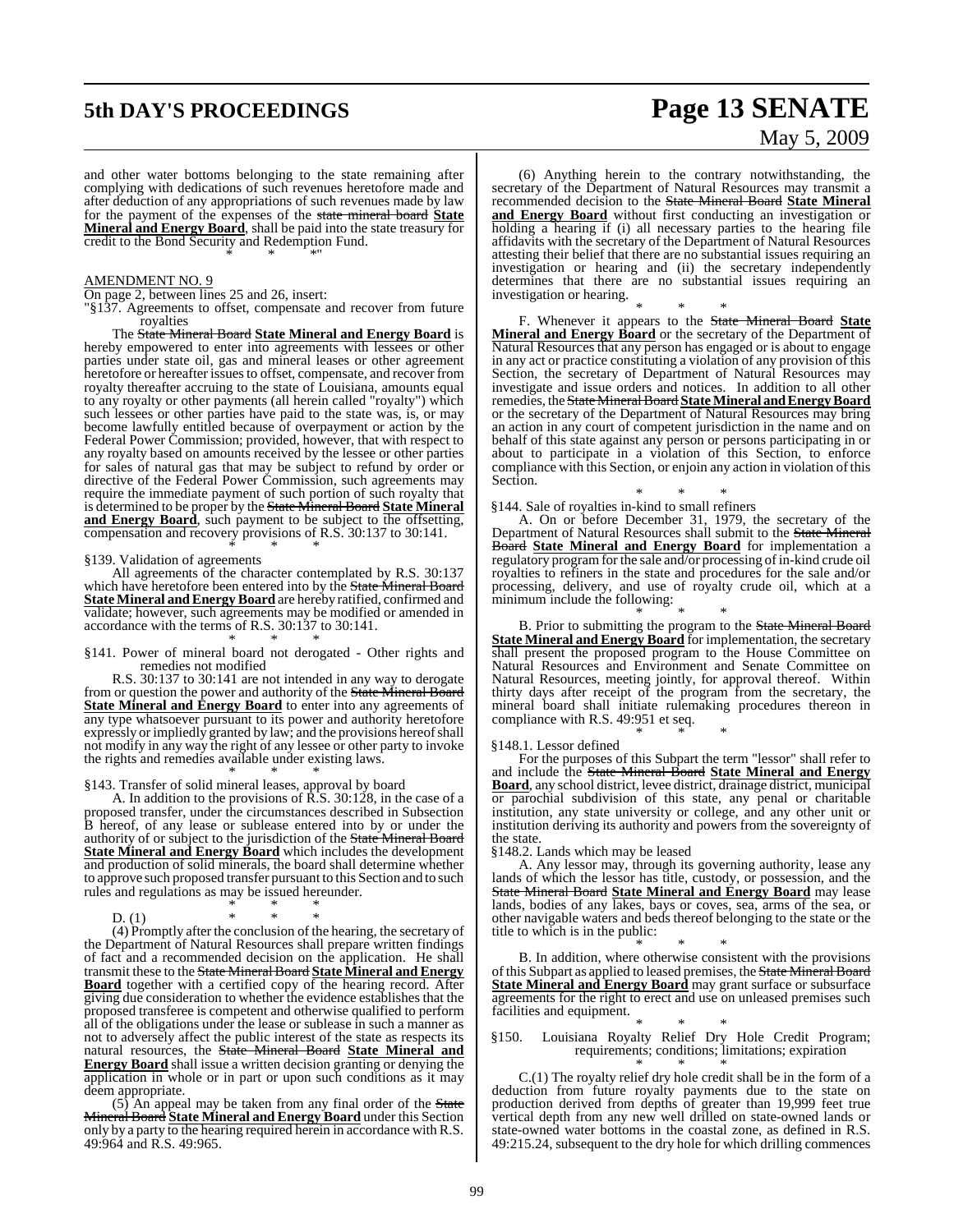# **Page 14 SENATE 5th DAY'S PROCEEDINGS**

## May 5, 2009

on or after July 1, 2005. The deduction shall be the lesser of: (a) five billion cubic feet of natural gas production, or (b) fifty percent of the cost of the dry hole well. The cost of the dry hole well shall be calculated and determined in accordance with rules, methods and procedures adopted by the State Mineral Board **State Mineral and Energy Board**. The royalty relief shall be prorated over a thirty-six month period, provided that the net royalty payments to the state shall not be less than the minimum required by  $\hat{R}$ . S. 30:127. If application of the credit would result in payments less than that required by R.S. 30:127, the office of mineral resources may extend the royalty relief credit for an additional period of up to twenty-four months to allow full use of the credit, up to a total of sixty months.

#### \* \* \* §153. Agencies may lease or administer through State Mineral Board **State Mineral and Energy Board**

A. Any agency may by resolution direct the State Mineral Board **State Mineral and Energy Board** to lease its land in the manner provided in Subpart A of this Part. The bonus money, if any, received for the lease shall be transmitted by the State Mineral Board **State Mineral and Energy Board** to the agency. After the execution of the original lease, all rights and authority in connection therewith shall be vested in the agency to the same extent as if the agency had itself leased the land.

B. Upon request, the State Mineral Board **State Mineral and Energy Board** may administer and manage the leases of any levee district, state university, state college, state penal or charitable institution, or agency, unit, or institution of the state. If the State Mineral Board **State Mineral and Energy Board** agrees to administer and manage such leases, the parties shall enter into a cooperative endeavor agreement to accomplish this purpose.

§154. Signing of papers and disposition of funds when agency leases own lands; deposit

\* \* \*

C. In all cases where sixteenth section orschool indemnity lands are leased, either by the State Mineral Board **State Mineral and Energy Board** or the school board, all funds realized from these leases shall be paid to the school board of the parish where the lands are situated and credited to the current school fund of that parish, except that in the case of school indemnity lands, the lease shall be made by the State Mineral Board **State Mineral and Energy Board** only and the funds credited to the parish school board entitled thereto. \* \* \*

### §155. Alternative procedures

If an agency does not avail itself of the provisions of R.S. 30:153, it may lease itslandsfor mineral purposes on its own motion, or on written application, by advertising and letting in the manner provided by this Subpart, subject however to approval of the State **Mineral Board State Mineral and Energy Board** as provided in R.S. 30:158.

#### §156. Procedure when agency leases its own lands

A person desiring to lease from a state agency shall make application with deposit to the agency in the same manner as is set forth in R.S. 30:125 for application with deposit to the mineral board. The agency shall itself advertise, receive bids at its domicile, and lease in the same manner and subject to the same restrictions applicable to leases by the State Mineral Board **State Mineral and Energy Board** under R.S. 30:126 and 30:127. The agency has the same powers over leases granted by it as are granted the State Mineral Board **State Mineral and Energy Board** in R.S. 30:129. \* \* \*

#### §158. Approval of lease by board

No lease executed under the authority of this Subpart shall be valid unless the agency obtains its approval by the **State Mineral** Board **State Mineral and Energy Board**. The authority of the State MineralBoard **StateMineral andEnergyBoard** shall be ministerial with regard to whether or not the agency has correctly followed the procedural steps in granting the lease in question, and discretionary with regard to whether or not the terms of the agency lease are in the best interest of the agency and the public which it serves. A lease made under the provisions of this Subpart which is not approved by the State Mineral Board **State Mineral and Energy Board** and countersigned by the duly authorized officer of that body is null and void.

§159. State banks in liquidation, leases subject to approval, how

All mineral leases entered into by state banksin liquidation shall be subject to the approval of the State Mineral Board **State Mineral and Energy Board** and of the district court having jurisdiction of the liquidations.

\* \* \* §179.11. Authorization to enter into agreements during controversy relating to submerged lands

In regard to the controversy between the United States and the state of Louisiana as to whether any portion of any submerged land is owned and controlled by the state of Louisiana under the provisions of the Submerged Lands Act (43 U. S. C. A. §1301 et seq.) (Public Law 31, 83<sup>rd</sup> Congress; 67 Stat. 29), or whether such lands are owned and controlled by the United States under the provisions of the Outer Continental Shelf Lands Act (43 U. S. C. A. §1301 et seq) (Public Law 212, 83 Congress; 67 State.462), or any amendment or revision thereof, the State Mineral Board **State Mineral and Energy Board** is authorized, with the concurrence and approval of the Governor, to negotiate and enter into agreements for and on behalf of the state of Louisiana, with any lessee or future lessee of the state of Louisiana, to negotiate and enter into tentative agreements or stipulations with the United States, or any present or future grantee or lessee of the United States, respecting the ownership and boundaries of such lands and operations under any mineral lease on any other sums payable thereunder, including withdrawals from such deposits in escrow or impoundment, pending the settlement or adjudication of the controversy. Payments or deposits made pursuant to any such agreement shall be considered as being in compliance with the terms of the applicable lease. Upon the final settlement or adjudications of such controversy, all sums so impounded shall be paid to the parties entitled thereto. Any sumsfinally determined to be payable to the state of Louisiana shall be deposited with the proper state agency in accordance with the constitution and laws of this state.

§179.12. Ratification by legislature of any final agreements or stipulations

No final agreement or stipulation negotiated with the United States by the State Mineral Board **State Mineral and Energy Board** with the concurrence and approval of the governor, respecting the ownership and boundary of such lands, which changes or modifies the historic seaward boundary of the state of Louisiana as established by Act 33 of 1954 (R.S. 49:1), or which leases to the United States any part of the bonuses, rents, royalties and other sums heretofore or hereafter deposited in escrow or impoundment under the provisions of the Interim Agreement of October 12, 1956, between the United State and the state of Louisiana, shall be binding on the state of Louisiana until such agreement or stipulation shall have been ratified by a majority vote of both Houses of the Louisiana Legislature. \* \* \*

#### §186. Distribution of funds

A. Within a reasonable time after the receipt of any funds received under or on account of any such oil, gas or other mineral lease as rental, bonus, royalty or otherwise, the State Mineral Board **State Mineral and Energy Board** shall deposit in the registry of the district court having jurisdiction in the parish wherein said property is situated in more than one parish, then in the registry of any district court having jurisdiction over any parish wherein a part of said immovable property is situated, all of the funds so received, less and except sums authorized to be deducted by the mineral board under R.S. 30:188, and shall thereafter be relieved of all liability for the payment of such funds upon complying with the requirements of R.S. 30:187.

B. Any such funds that the State Mineral Board **State Mineral and Energy Board** presently possesses shall be deposited in the registry of the court as set out in Subsection A of this Section within a reasonable time after July 8, 1960.

§187. Judicial procedure

The State Mineral Board **State Mineral and Energy Board** shall present to the said district court having jurisdiction an application drawn in the usual form of a petition in a civil case and said petition shall contain (a) the name and domicile of the applicant (b) a full and complete account of how the applicant came into possession of the funds deposited and (c) the list of co-owners required and described in R.S. 30:185. However, applicant may add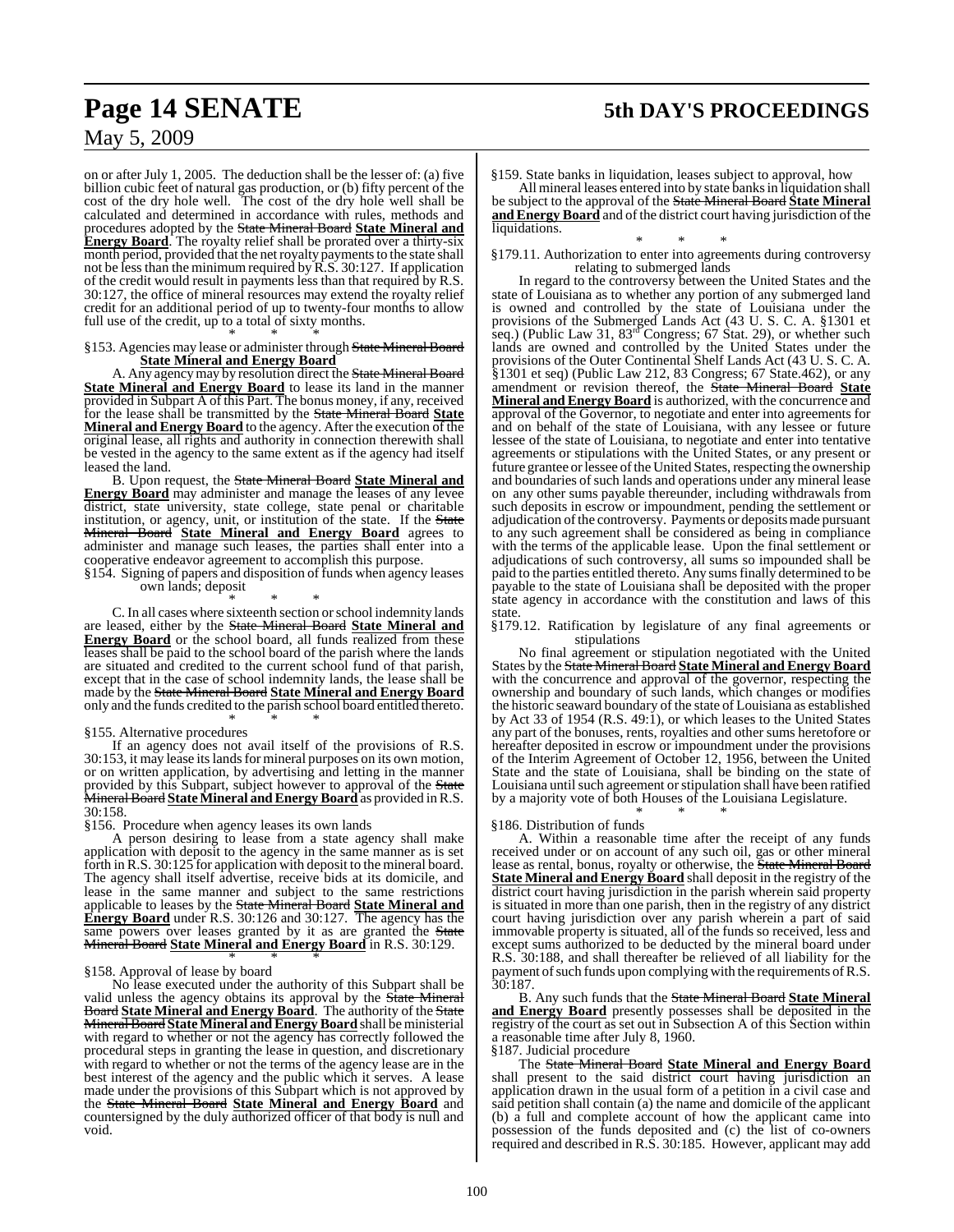any list of owners which were not included in the original application on behalf of any claimant received by the applicant. It shall not be a prerequisite to the filing ofthis petition that a dispute exists over the ownership ofthe funds. The State Mineral Board **State Mineral and Energy Board** shall not be obligated to make any investigation of title whatsoever beyond said list furnished pursuant to R.S. 30:185. The State Mineral Board **State Mineral and Energy Board** shall pray for service on all persons listed in the petition as claiming or having an interest in the funds deposited and shall pray further that all such persons named in the petition shall be cited to answer and make such claims to the funds as they may desire; and further, that all persons claiming or having an interest in such funds as they may desire; and further, that all persons claiming or having an interest in such funds, whether named in the petition or not, shall be cited by publication to answer and make such claim to the funds as they may desire. The notice by publication herein referred to shall be made six times during the sixty days immediately following the filing of the petition in the official journal of the parish in which the suit is filed and in the state official journal six times during said sixty day period. All parties however cited, whether personally or by publication, shall appear and answer the petition no later than seventy-five days from the date of the filing of the petition. The court after a full hearing shall determine the ownership of the funds and in the event the court should determine that part of the funds are owned by persons unknown, or missing, then the court shall direct that such funds be delivered to the Collector of Revenue, State of Louisiana, except that in the parish of Orleans, said funds shall be delivered to the Public Administrator thereof.

§188. Distribution of funds and administration of leases

A. The applicant depositing the money, namely, the State Mineral Board **State Mineral and Energy Board**, shall not be required to pay any costs in the proceedings. All costs of all parties plaintiff, defendant, intervener, or otherwise, to the suit, shall be paid out of the funds deposited, with preference and priority over any and all persons. However, the successful litigant for the funds deposited may recover all costs which have been paid out of the funds deposited, from the other litigant or litigants who contested his right thereto.

B. At or after the conclusion of the proceedings instituted pursuant to R.S. 30:187, the State Mineral Board **State Mineral and Energy Board** may, from time to time, employ any of the following procedures or combinations thereof, to effect the distribution of funds received by virtue of leases granted under R.S. 30:184, and for the administration of such leases;

(1) The State Mineral Board **State Mineral and Energy Board** may distribute such funds and administer such leases itself, either through its personnel or through persons with whom it contracts for such distribution and administration.

(2) The State Mineral Board **State Mineral and Energy Board** may create one or more trusts, naming one or more persons, firms, or corporations, as trustee or trustees, and transfer to such trustees any or all of its rights and duties under any or all such leases, for the benefit of the owners of the land or interests therein. The State Mineral Board **State Mineral and Energy Board** may impose such terms and conditions in the trust as it deems desirable, and, to the extent applicable and not in conflict with such terms and conditions, the Louisiana Trust Code shall thereafter govern such trust. The term of the trust may be as long as any such leases are in force and effect, and the trustee or trustees shall be responsible for the distribution of such funds and administration of such leases.

(3) The State Mineral Board **StateMineral andEnergy Board**, upon written notice to the court in which proceedings provided for in R.S. 30:187 have been instituted, may cause such court to distribute the funds and administer the leases. The State Mineral Board **State Mineral and Energy Board** shall deposit all funds received by it in the registry of such court and shall thereafter be relieved of all responsibilities therefor. The court, in such proceedings, may appoint such experts to assist it as may be necessary, and may appoint a person as master or receiver for the purpose of performing and supervising the actual work of such distribution and administration. \* \* \*

#### §208. Exploration of public lands

The State Mineral Board **State Mineral and Energy Board** may explore and develop the mineral resources of lands belonging to

# **5th DAY'S PROCEEDINGS Page 15 SENATE** May 5, 2009

the state which might lease under Subpart A of Part II of Chapter 2 of this Title."

#### AMENDMENT NO. 10

On page 2, line 26, delete "State Mineral Board" and insert "State Mineral Board **State Mineral and Energy Board**"

#### AMENDMENT NO. 11

On page 2, line 27, delete "State Mineral Board" and insert "State Mineral Board **State Mineral and Energy Board**"

#### AMENDMENT NO. 12

On page 3, between lines 19 and 20, insert:

'(d) Those operating agreements entered into by the State MineralBoard **StateMineral andEnergyBoard** priorto August 15, 1997, are hereby ratified as being in compliance herewith.

(e) Upon a two-thirds vote of the members of the State Mineral Board **State Mineral and Energy Board** and after a public hearing conducted in the affected parish pursuant to R.S. 30:6, enter into operating agreements whereby the state receives a share of revenues from the storage of oil, natural gas, liquid or liquefied hydrocarbons, or carbon dioxide, in whole or in part, as many be agreed upon by the parties, and assumes all or a portion of the risk of the cost of the activity in those situations where the board determines it is in the best interest of the state either in equity or in the promotion of conservation to do so, such as but not limited to the following illustrations:

#### \* \* \*

§209.1. Acquisition of geological information

A. The right of the State Mineral Board **State Mineral and Energy Board** under R.S. 30:209 to conduct or contract for geophysical and geological surveys and other operations on lands which the board might lease for the state in order to carry out the provisions of R.S. 30:208, relative to exploration and development of mineral resources shall include the right to acquire and receive, either as owner in its own right or licensee, from the company acquiring and processing the data under the geophysical or geological surveys, and geophysical, geological, and engineering information and data acquired or processed from the surveys or operations conducted on any lands, whether public or private, for evaluation, administration, and development of the mineral resources of stateowned properties.

B. (1) Information and data acquired as authorized by Subsection A of this Section shall be confidential for all purposes consistent with the terms of acquisition and shall be made available only to the State Mineral Board **State Mineral and Energy Board**, and the commissioner of conservation at the sole discretion of the board, who shall keep such information and data confidential and may use such information and data only in the lawful, official administration and development of publicly owned lands. Whoever knowingly and willfully violates the provisions of this Subsection shall be punished by the penalties provided by R.S. 30:213(B).

#### \* \* \*"

#### AMENDMENT NO. 13

On page 3, between lines 20 and 21, insert:

"A. The State Mineral Board **State Mineral andEnergy Board** shall have exclusive authority to grant exclusive and nonexclusive permits to conduct geophysical and geological surveys of any kind on state-owned lands, including water bottoms. No person shall conduct a geophysical or geological survey on state-owned lands, including water bottoms, without obtaining a permit. These permits shall be granted pursuant to rules promulgated under the provisions of the Administrative Procedure Act by the Department of Natural Resources. No permit shall be granted covering lands over which the state has a mere servitude without consent of the owner of the abutting property."

#### AMENDMENT NO. 14

On page 4, between lines 6 and 7, insert:

"§213. Furnishing state information obtained under permits

A.(1) For any permit issued prior to July 1, 2004, the holder of a permit to conduct geophysical and geological surveys shall furnish to the State Mineral Board **State Mineral and Energy Board** or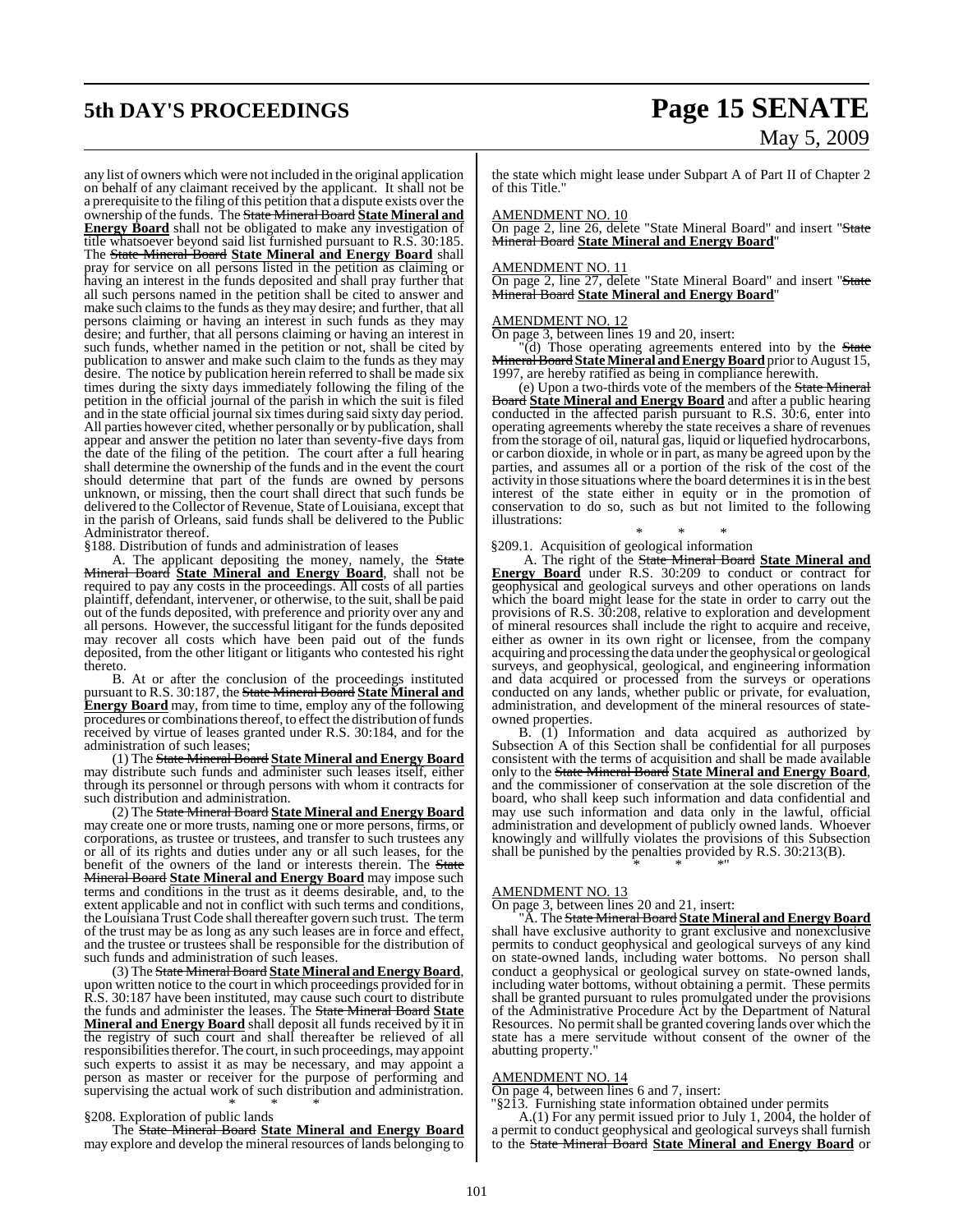office of mineral resources maps showing the location of all shot points and detector or geophone setups located on the property and the dates on which they were used, together with the subsurface contours obtained as a result of the use of the points. Additionally, the permit holder shall deliver a copy of any and all seismic data acquired, including 3D, 2D, gravity, magnetic, and any other geophysical or geological data, in a format acceptable to the office of mineral resources. This information shall not extend to lands beyond the boundaries of the public property surveyed. This information shall be furnished to the office of mineral resources or the State Mineral Board **State Mineral and Energy Board** within ninety days after completion of the final stacked and migration processing, but not more than six months after the completion of the survey. Except for the information included in a seismic permit, including the plat showing the geometric polygon of the area on which the seismic is to be shot, all other information, including maps, plots, and other data provided to the State Mineral Board **State Mineral and Energy Board** hereunder shall be confidential and an exception to the provision of public recordslaws and shall not be released to any other agency or entity, or for any reason, including publication in a technical journal, absent a valid court order from a court of competent jurisdiction or absent written permission of, and under the strict limitations imposed by, the owner having authority to license said data.

(2) For any permit issued on or afer July 1, 2004, the holder of a permit to conduct geophysical or geological surveys shall retain ownership of the data gathered and shall not be required to submit the data as required in Paragraph (1) of this Subsection. However, the State Mineral Board **State Mineral and Energy Board** or the employees of the office of mineral resources shall be allowed to review the data. Except for the information included in a seismic permit, including the plat showing the geometric polygon of the area which the seismic is to be shot, all other information, including maps, plots, and other data reviewed by the State Mineral Board **State Mineral and Energy Board** or the staff of the office of mineral resources hereunder shall be confidential and an exception to the provisions of public records laws and shall not be released to any other agency or entity, or for any reason, including publication in a technical journal, absent a valid court order from court of competent jurisdiction or absent written permission of, and under the strict limitations imposed by, the owner having authority to license said data.

B. Whoever knowingly and willfully violates the provisions of the Section or any rule or order of the State Mineral Board **State Mineral and Energy Board** made thereunder shall be fined up to one hundred thousand dollars or imprisoned for not more than one year, or both.

§214. Permit for survey entailing use of public waters or bottoms

Any person who makes or causes to be made a geophysical survey entailing the use of shot points in any lake, river, or stream bed or other bottoms, the title to which is in the public, shall obtain from the State Mineral Board **State Mineral and Energy Board** a special permit therefor. This permit shall be granted under the rules and regulations which may from time to time be promulgated by the Department of Wildlife and Fisheries for the protection of oysters, fish, and wildlife.

§215. Nonexclusive geophysical permits

A. A nonexclusive permit to conduct seismic, geophysical, or geological surveying upon state-owned lands, including water bottoms, shall be valid for one year from the date of issuance. However, if operations commence within the year and are ceased due to unforeseen circumstances, the term may be extended for up to one year from the cessation of operations by the secretary of Department of Natural Resources. The permittee shall pay to the office of the State Mineral Board **State Mineral andEnergy Board** at least every twelve month or more often as necessary. The fee shall be based upon market value but shall be no more than thirty dollars and no less than five dollars per acre.

B. The secretary of the Department of Wildlife and Fisheries may object to an application for a nonexclusive permit to conduct seismic, geophysical, or geological surveying on lands, including water bottoms, under the jurisdiction of the Wildlife and Fisheries Commission, including wildlife management areas, wildlife refuges, public shooting grounds, or outdoor recreation areas. Upon the

secretary's objections, the application shall be presented for final determination to the State MineralBoard **StateMineral andEnergy Board**.

§216. Exclusive geophysical permits \* \* \*

B. (1) After receiving an application to conduct exclusive geological or geophysical survey, the office of mineral resources shall evaluate the prospective area of survey in order to set the minimum terms which shall then be recommended and presented to the State Mineral Board **State Mineral and Energy Board** for approval or rejection.

(2) For applications that include lands, including water bottoms, under the jurisdiction of the Wildlife and Fisheries Commission, including wildlife management areas, wildlife refuges, public shooting grounds, or outdoor recreation areas, the office of mineral resources shall evaluate the prospective area of survey in order to set the minimum terms which shall then be recommended and presented to the secretary of the Department of Wildlife and Fisheries for approval or rejection. If the recommended minimum terms are rejected by the secretary of the Department of Wildlife and Fisheries, the office of mineral resources in cooperation and consultation with the Department of Wildlife and Fisheries shall immediately set If the office of mineral resources and the Department of Wildlife and Fisheries are unable to set minimum terms, the recommendations from both entities shall be presented for final determination to the State Mineral Board **State Mineral and Energy Board**.

 $C.(1)$  \* \* \* (4) If all written bids to survey lands, including water bottoms, under the jurisdiction of the Wildlife and Fisheries Commission, including wildlife management areas, wildlife refuges, public shooting grounds, or outdoor recreation areas, are rejected, the State Mineral Board **State Mineral andEnergy Board**, with consultation and cooperation with the Department of Wildlife and Fisheries, may immediately offer for competitive bidding a permit upon all or any designated part of the land advertised, upon terms most advantageous to the state. On all other state-owned lands, including water bottoms, if all written bids are rejected, the board may immediately offer for competitive bidding a permit upon all or any designated part of the land advertised, upon terms appearing most advantageous to the state. These offerings shall be subject to the board's right to reject any and all bids.

\* \* \* §804. Jurisdiction over state geothermal resources and products

The State Mineral Board **State Mineral and Energy Board** is hereby vested with exclusive authority to lease for the exploration, development, production and distribution of geothermal resources and the byproducts thereof any lands belonging to the state, or the title to which is in the public domain, including road beds, water bottoms, and lands adjudicated to the state at tax sale. To the extent applicable, the mineral board is also vested with the same powers of supervision and management of all geothermal leases granted by the state that are vested in the board under R.S. 30:129 with respect to leases granted for minerals, oil and gas.

Section 3. R.S. 34:3108(E), 3478(E) and 3498(E) are hereby amended and reenacted to read as follows:

§3108. Acquisition of sites; lease of state-owned lands and water bottoms

\* \* \* E. Nothing in this chapter is intended to authorize the authority to lease state owned lands and water bottoms for the exploration, development and production of oil, gas, sulphur or other minerals or for the cultivation or production of marine resources or detract from the authority of the State Mineral Board **State Mineral and Energy Board** and/or Louisiana Wildlife and Fisheries Commission to lease for such purposes. However, tracts once leased to the authority may not be leased by the State Mineral Board **State Mineral and Energy Board** or the Louisiana Wildlife and Fisheries Commission without the express consent of the authority, unless it can be shown by the state mineral board **State Mineral and Energy Board** or the Louisiana Wildlife and Fisheries Commission, by clear and convincing evidence, that such lease or leases will not adversely affect present or future authority operations.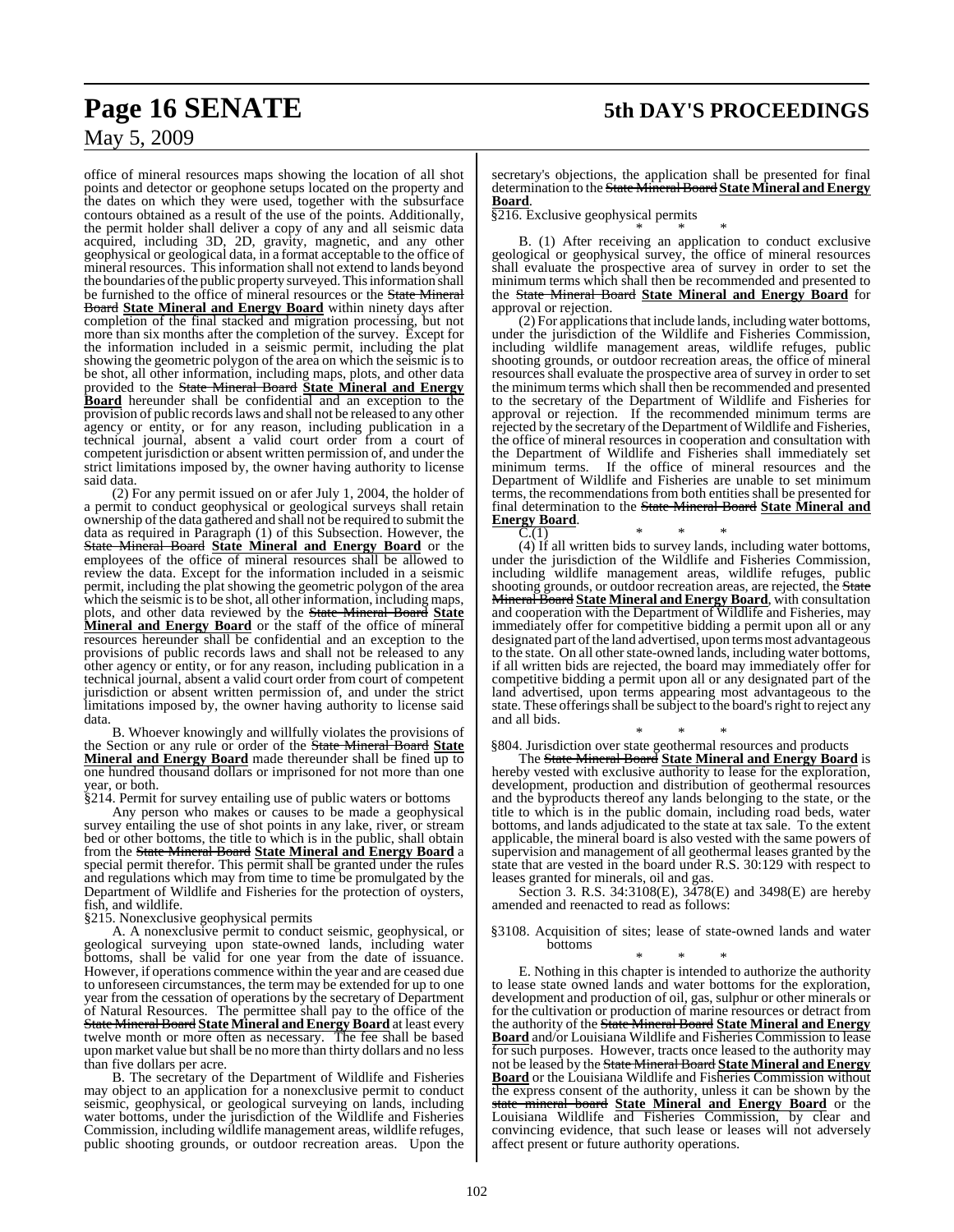# **5th DAY'S PROCEEDINGS Page 17 SENATE** May 5, 2009

\* \* \* §3478. Acquisition of sites; lease of state-owned lands and water bottoms

\* \* \*

E. Nothing in this Chapter is intended to authorize the authority to lease state-owned lands and water bottoms for the exploration, development and production of oil, gas, sulphur, or other minerals, or for the cultivation or production of marine resources or detract from the authority of the State Mineral Board **State Mineral and Energy Board** and Louisiana Wildlife and Fisheries Commission to lease for such purposes. However, tracts once leased to the authority may be leased by the State Mineral Board **State Mineral and Energy Board** or the Louisiana Wildlife and Fisheries Commission without the express consent of the authority, unless it can be shown by the State Mineral Board **State Mineral and Energy Board** or the Louisiana Wildlife and Fisheries Commission, by clear and convincing evidence, that such lease or leases will not adversely affect present or future authority operations. \* \* \*

#### §3498. Acquisition of sites; lease of state-owned lands and water bottoms

\* \* \*

E. Nothing in this Chapter is intended to authorize the authority to lease state-owned lands and water bottoms for the exploration, development and production of oil, gas, sulphur, or authority of the State Mineral Board **State Mineral and Energy Board** and Louisiana Wildlife and Fisheries Commission to lease for such purposes.

Section 4. R.S. 36:353, 359(E) and 807 are hereby amended and reenacted to read as follows:

§353. Secretary of natural resources

There shall be a secretary of natural resources, who shall be appointed by the governor with consent of the Senate and who shall serve at the pleasure of the governor at a salary fixed by the governor, which salary shall not exceed the amount approved for such position by the legislature while in session. The secretary shall serve as the executive head and chief administrative officer of the Department of Natural Resources and shall have the responsibility for the policies of the department except as otherwise provided by this Title, and for the administration, control, and operation of the functions, programs, and affairs of the department; provided that the secretary shall perform his functions under the general control and supervision of the governor. The secretary shall be an ex officio member of the State Mineral Board **State Mineral and Energy Board**.

\* \* \* §359. Transfer of agencies and functions to Department of Natural **Resources** 

\* \* \*

E. The State Mineral Board **State Mineral and Energy Board**  $(R.S. 30:121$  et seq.) is transferred to and hereafter shall be within the Department of Natural Resources as provided in R.S. 36:807. \* \* \*

#### §807. Transfer; State Mineral Board **State Mineral and Energy Board**

The State Mineral Board **State Mineral and Energy Board**, transferred by the provisions of R.S. 36:359(E), shall be transferred as provided in R.S. 36:802, except the secretary of the Department of Natural Resources shall be an ex officio member of the State Mineral Board **State Mineral and Energy Board**. The State Mineral Board **State Mineral and Energy Board** shall retain supervision of all mineral leases granted by the state, and it shall retain general authority to take action for and on behalf of and to protect the interests of the state in accordance with the provisions of Title 30 of the Revised Statutes of 1950, as amended, and applicable laws.

Section 5. R.S. 39:14(1) is hereby amended and reenacted to read as follows:

§14. Exceptions

The following shall not be subject to the provision of R.S. 39:11 and 12 but shall be subject to the provisions of R.S. 39:13:

(1). Lands and waterbottoms leased by the State Mineral Board **State Mineral and Energy Board** in accordance with the provisions of Subtitle I of Title 30 of the Louisiana Revise Statutes of 1950 including but not limited to leases for the exploration and production of oil, gas, and other hydrocarbons, and related mineral activities.

\* \* \*

Section 6. R.S. 41:643(A), 1217.1(B), 1732(A) and (B) and 1733 are hereby amended and reenacted to read as follows:

§643. Vermilion Parish; Sixteenth section land; distribution of mineral proceeds, and ownership of minerals and mineral revenues

A. The state of Louisiana, the State Mineral Board **State Mineral and Energy Board** may enter into and execute a compromise and settlement with the Vermilion Parish School Board regarding the ownership of certain mineral and mineral revenues together with the disposition of mineral revenues derived from a certain area alleged by the school board to be a "Sixteenth Section" located in Township 15 South, Range 1 West, in East White Lake, Vermilion Parish, Louisiana.

\* \* \* §1217.1. Renewal of lease; highest bid option

\* \* \* B. Notwithstanding any provision of law to the contrary, if the commissioner or secretary determines there exists a public need to maintain the current lessee, the commissioner or secretary may offer the current lessee, if he made a bid, the option to match the highest bid in order to lease the state lands. The provisions of this Subsection shall not apply to oyster leases, alligator leases, or oil and gas leases entered into by the Department of Wildlife and Fisheries, or to any lease entered into by the State Mineral Board **State Mineral and Energy Board**.

\* \* \* §1732. Lease authority and royalties

A. Notwithstanding any other provision of law except Subsection B of this Section, the State Mineral Board **State Mineral and Energy Board** in conjunction with the secretary of the Department of Natural Resources, shall have the authority to lease for the exploration, development, or production of energy from wind any lands belonging to the state or the title to which is held by the state, including water bottoms, vacant state lands, and lands adjudicated to the state at tax sale, except lands that form any portion of state highway right-of-way. The leases shall be granted through a public bid process which shall be promulgated by the adoption of rules and regulations by the State Mineral Board **State Mineral and Energy Board**. All bonuses, rentals, royalties, payments, or other sums due the state as the lessor under the terms of leases granted under the provisions of this Subsection for the exploration, development, and production of energy from wind shall be paid to the office of mineral resources. Revenues received from these leases by the office of mineral resources shall be remitted to the state treasurer who, after compliance with Article VII, Section 9 of the state constitution, shall credit an amount equal to twenty-five percent of the revenues to the Wetlands Conservation and Restoration Fund and an amount equal to the seventy-five percent to the state general fund. The funds generated under leases granted under the provisions of this Section shall not be included in calculations for the Budget Stabilization Fund.

B. Notwithstanding any other provision of law, the State Mineral Board **State Mineral and Energy Board,** with the approval of the secretary of the Department of Wildlife and Fisheries, shall have the authority to lease for the exploration, development, or production of energy from wind, any properties under the jurisdiction of the Wildlife and Fisheries Commission or the Department of Wildlife and Fisheries, including but not limited to wildlife management areas and refuges. The leases shall be granted through a public bid process which shall be promulgated by the adoption of rules and regulations by the State Mineral Board **State Mineral and Energy Board**. All bonuses, rentals, royalties, payments or other sums payable to the state as the lessor under the terms of leases granted under the provisions of this Subsection for the exploration, development, and production of energy from wind shall be deposited in the Wildlife and Fisheries Conservation Fund.

\* \* \* §1733. Award of state wind leases

A. All proposals for lease of state lands for the exploration, development, or production of energy from wind shall be submitted to the State Mineral Board **State Mineral and Energy Board**. The State Mineral Board **State Mineral and Energy Board** shall then submit to the state land office and the Department of Wildlife and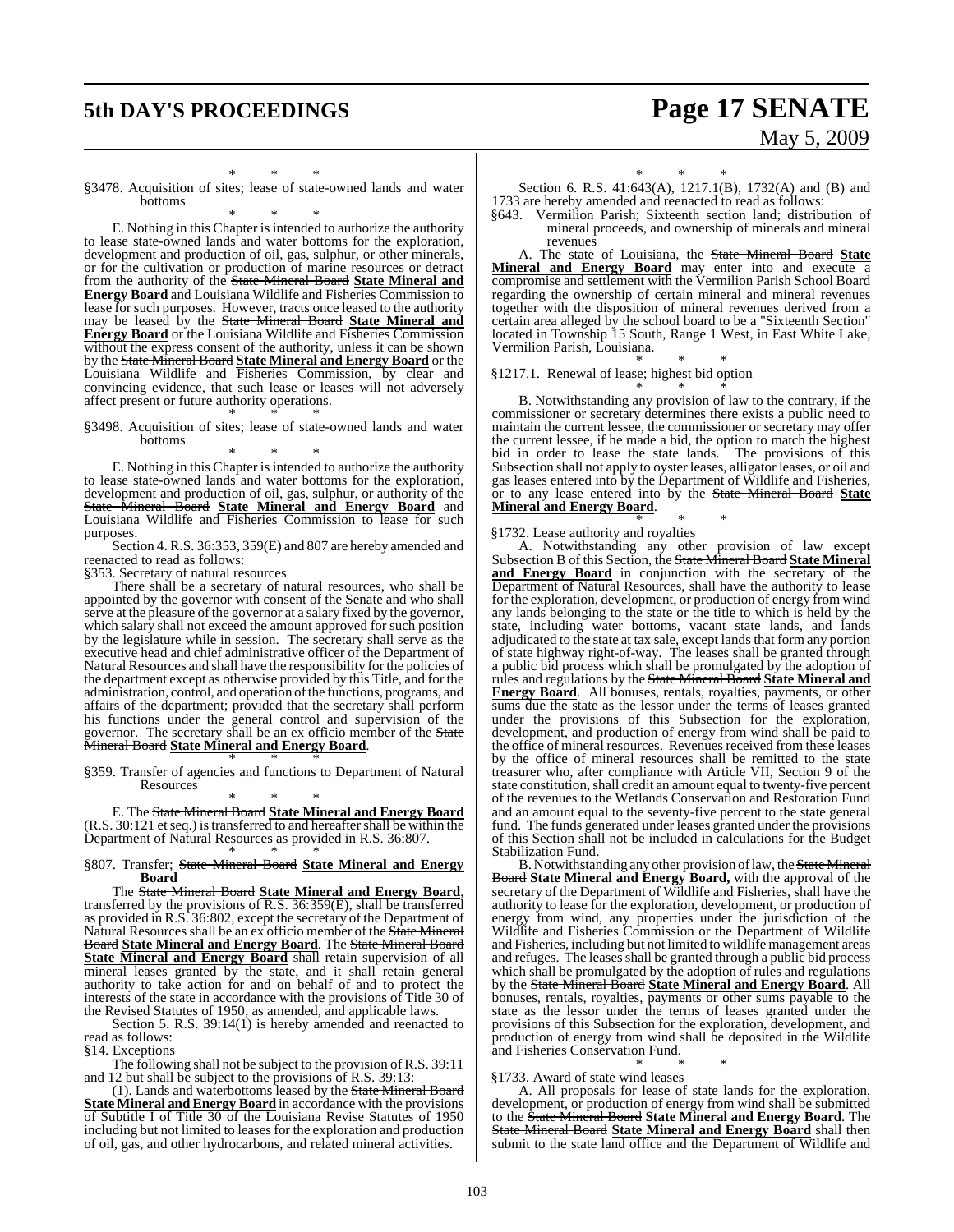Fisheries the portion of the proposal which contains the location of the proposed lease. The state land office and the Department of Wildlife and Fisheries shall review the proposed location of the lease and shall certify to the State Mineral Board **State Mineral and Energy Board** whether or not there are other leases of any kind at the proposed lease location. If there are other leases, the state agencies shall attach to the certification a copy of all other leases at the proposed lease location. The state land office and the Department of Wildlife and Fisheries are hereby authorized to charge the applicant reasonable fees to fulfill the requirements of this Section. Any such fees shall be promulgated through rules and regulations adopted in accordance with the Administrative Procedure Act.

B. After certification by the other state agencies, the State Mineral Board **State Mineral and Energy Board** shall forward the applications and certification with copies of any other leases on the proposed location to the secretary of the Department of Natural Resources who shall evaluate whether the lands proposed for lease best support the exploration, development, or production of energy from wind. In evaluating the proposed lease, the secretary of the Department of Natural Resources shall consider the capability of the lease proposal to fulfill the intent of this Chapter, the environmental impact of the placement of wind turbines and other equipment necessary for the exploration, development, or production of energy from wind, the impact of the proposed lease on any other leases, including leases for the exploration or production of subsurface deems appropriate.When evaluating the proposed lease, the secretary of the Department of Natural Resources shall consult with the Department of Wildlife and Fisheries when the proposed lease lies within the confines of properties under the jurisdiction of the Louisiana Wildlife and Fisheries Commission or the Department of Wildlife and Fisheries and may consult any other state agency or governmental entity that may have jurisdiction within the confines of the proposed lease.

C. If the secretary of the Department of Natural Resources determines that a proposed lease for the exploration, development, or production of energy from wind is appropriate he shall recommend to the State Mineral Board **State Mineral and Energy Board** that the board conduct a public bid process. If the secretary of Department of Natural Resources determines that a proposed lease for the exploration, development, or production of energy from wind is not appropriate, he shall notify the State Mineral Board **State Mineral and Energy Board** who shall then notify the applicant that no bid process shall occur.

D. A lease may be granted in whole or in part. Prior to the advertisement for bids for each lease there shall be a minimum dollar amount set and a minimum percentage of revenue to be produced by each wind turbine to be known as an "electric power production royalty", which shall be advertised by the State Mineral Board **State Mineral and Energy Board** as a minimum requirement for granting the lease. No lease shall be granted in whole or part unless the amount of any electric power production royalty has been approved by the House Committee on Natural Resources and Environment and the Senate Committee on Natural Resources prior to advertisement. The State Mineral Board **State Mineral and Energy Board** has authority to accept the bid it finds is most advantageous to the state and may lease upon whatever terms it considers proper. Such lease shall include a provision permitting the state, at its option, to take in kind all or any of the portion due it as royalty.

Section 7. R.S.  $42:6.1(A)(6)$  is hereby amended and reenacted to read as follows:

§6.1. Exceptions to open meetings

A. A public body may hold an executive session pursuant to R.S. 42:6 for one or more of the following reasons

#### \* \* \*

(6) Any meeting of the State Mineral Board **State Mineral and Energy Board** at which records or matters entitled to confidential status by existing law are required to be considered or discussed by the board with its staff or with any employee or other individual, firm, or corporation to whomsuch records or matters are confidential in their nature, and are disclosed to and accepted by the board subject to such privilege, for the exclusive use in evaluating lease bids or development covering state-owned lands and water bottoms, which exception is proved pursuant to and consistently with the Public Records Act, being Chapter I of Title 44 of the Louisiana Revised

Statutes of 1950, as amended, and other statutes to which the board is subject.

\* \* \* Section 8. R.S. 44:18 is hereby amended and reenacted to read as follows:

§18. Geophysical survey information

All information and records of geophysical or geological surveys furnished to the State Mineral Board **State Mineral and Energy Board** or the office of mineral resources pursuant to R.S. 30:213 shall be confidential and exempt from the provisions of this Chapter.

Section 9. R.S. 56:30.3(B), 426(C), 798(A)(1) and (2)(b) and (c) are hereby amended and reenacted to read as follows:

§30.3. Lease of state lands; access to public waterways

\* \* \* B. Notwithstanding any provision of law to the contrary, if the secretary determines there exists a public need to maintain the current lessee, the secretary may offer the current lessee, if he made a bid, the option to match the highest bid in order to lease the state lands. The provisions of this Subsection shall not apply to oyster leases, oil and gas leases or alligator leases entered into by the department, or to any lease entered into by the State Mineral Board **State Mineral and Energy Board**. The department shall promulgate rules and regulations providing for uniform criteria to assess the management of leased property.

#### \* \* \* §426. Filing and recordation of water bottoms leases

\* \* \* C. If a lease is not recorded and filed within the time periods provided above, no third party shall be bound or affected by the provision of that lease, until such time as it is properly recorded and filed. There shall be no claim against the state of Louisiana for the disregard of the provisions of any lease not properly recorded and filed in accordance with foregoing, nor shall there by any claim against the department, the register of the state land office, or the state mineral board **State Mineral and Energy Board**, for the disregard of the provisions of any lease which has not been properly filed with the respective agency involved. \* \* \*

#### §798. Russell Sage or Marsh Island Refuge

A. (1) The State Mineral Board **State Mineral and Energy Board** is hereby authorized to lease for exploration, development or production of oil, gas, or other minerals all or any portion of Marsh Island, donated to the state of Louisiana by the Russell Sage Foundation and accepted by the state of Louisiana, under the terms and provision of Act No. 70 of the 1920 Regular Session of the Legislature, as supplemented by Act 136 of the 1958 Regular Session of the Legislature, and of the contract between the state of Louisiana and the Russell Sage Foundation entered into pursuant to said Act, now on file and of record in the office of the secretary of state; such lease or leases to be forsuch time or times as may be mutually agreed upon between the Russell Sage Foundation and the State Mineral **Board State Mineral and Energy Board**, and under such conditions, rules, and regulations as will, to the satisfaction of the Russell Sage Foundation, afford adequate present and future protection of Marsh Island for the purposes for which it was donated by the Russell Sage Foundation to the state and as will insure a minimum disturbance of wildlife on the island, and upon condition that the state of Louisiana shall pay or cause to be paid to the Russell Sage Foundation in the usual manner one-half of any and all revenues due to the state as royalty, rentals, or otherwise from such use, exploration, and development of such leased lands, except tax revenues, and that the state of Louisiana shall devote the other half of the such revenues so derived, first to maintaining, policing, and improving Marsh Island as a wildlife refuge or reserve, which funds shall be credited to, and form part of the Marsh Island Operating Fund, and any excess thereafter remaining of the state's one-half share of such revenues in the Marsh Island Operating Fund at the conclusion of the fiscal year shall be divided into two equal parts, one of which shall be dedicated, set aside, and placed with the state treasurer in a special fund to be known as the "Russell Sage or Marsh Island Refuge Fund", in order to insure through investment or its principal income, for the future maintenance, policing, and improving of Marsh Island as a wildlife refuge, and the other such part shall be available to be expended by the Louisiana Department of Wildlife and Fisheries or its successors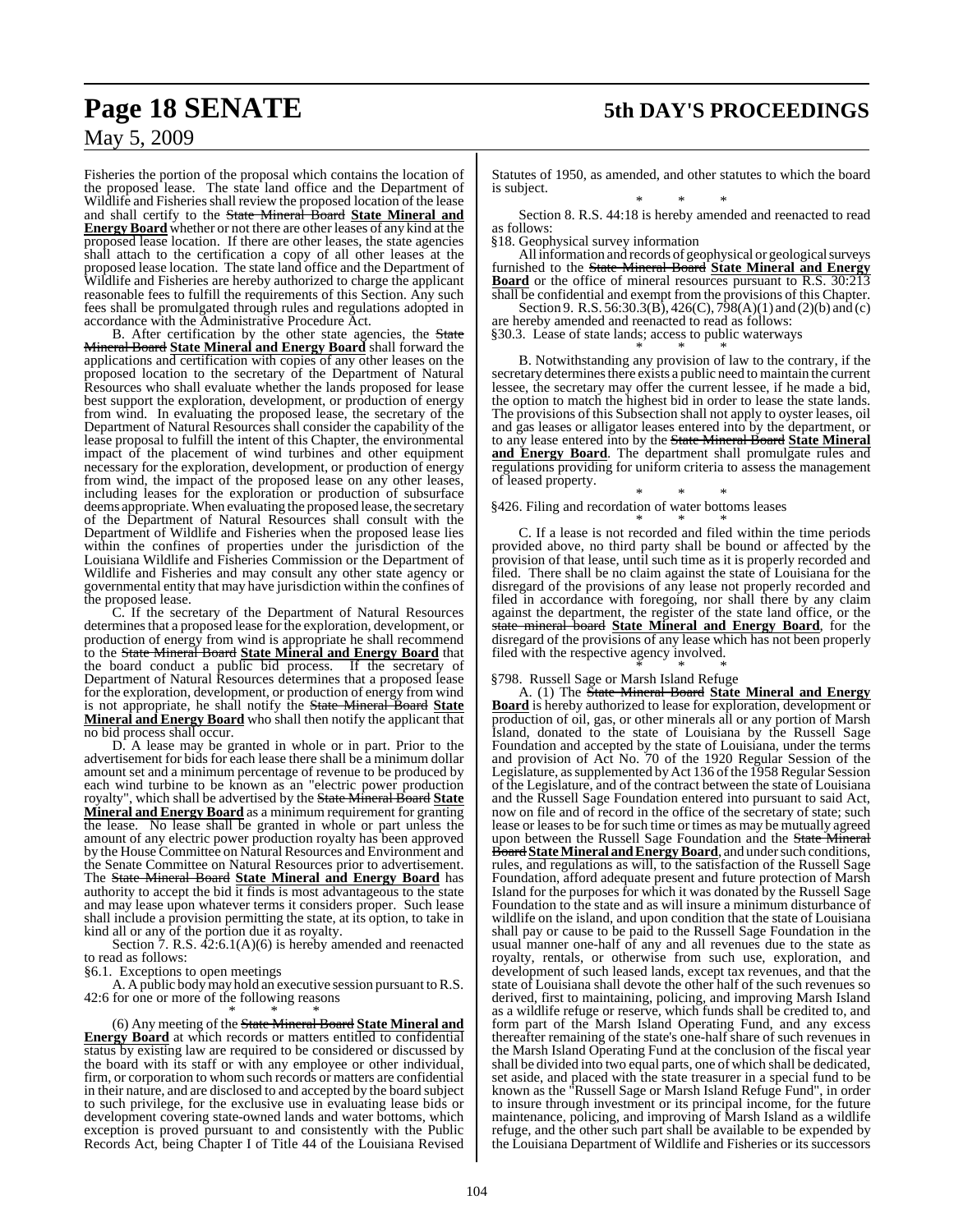# **5th DAY'S PROCEEDINGS Page 19 SENATE**

# May 5, 2009

for statewide projects for the propagation and protection of wildlife in the state of Louisiana.

 $(2)(a)$  \* \* \* (b)The secretary of Louisiana Department of Wildlife and Fisheries shall file with the State Mineral Board **State Mineral and Energy Board** annually, on or before July thirtieth of each year, an accurate and detailed written report, in duplicate, of the expenditures made from the state's one-half share of such revenues. One of the copies of such report shall be delivered by the State Mineral Board **State Mineral and Energy Board** to the Russell Sage Foundation, and the other shall remain on file with the State Mineral Board **State Mineral and Energy Board**, provided that the Russell Sage Foundation shall have the right if it so desires to verify any such report by audit.

(c) Upon the same terms and conditions and subject to the same division and disposition of revenues therefrom the State Mineral Board **State Mineral and Energy Board** is authorized to grant permits to conduct geophysical surveys of all or any portion of Marsh Island.

\* \* \*"

AMENDMENT NO. 15

On page 4, line 7, change "Section 2." to "Section 10."

On motion of Senator Dupre, the committee amendment was adopted. The amended bill was read by title, ordered engrossed and passed to a third reading.

## **SENATE BILL NO. 138—** BY SENATOR WALSWORTH

AN ACT

To enact Subpart H-2 of Chapter 2 of Title 22 of the Louisiana Revised Statutes of 1950, to be comprised of R.S. 22:237 through 237.13, relative to the conversion of mutual life insurers and mutual life insurance holding companies; to provide definitions; to require a plan of reorganization; to provide with respect to consideration and dividend protections; to provide for approval by the commissioner of insurance after a public hearing; to provide with respect to approval by qualified voters; to provide limitations; to require the filing of a certificate of compliance; to provide for the effect of reorganization; and to provide for related matters.

Reported with amendments by the Committee on Insurance.

#### **SENATE COMMITTEE AMENDMENTS**

Amendments proposed by Senate Committee on Insurance to Original Senate Bill No. 138 by Senator Walsworth

#### AMENDMENT NO. 1

On page 3, line 29, after "**R.S. 22:124**" and before "**.**" insert "**nor an insurer organized pursuant to R.S. 23:1393 et seq**"

On motion of Senator Hebert, the committee amendment was adopted. The amended bill was read by title, ordered engrossed and passed to a third reading.

**SENATE BILL NO. 139—** BY SENATORS RISER, ADLEY, DORSEY, DUPRE, ERDEY, GRAY EVANS, KOSTELKA, LONG, MARIONNEAUX AND MORRISH AN ACT

To enact R.S. 47:302(R)(3), 321(H)(3), and 331(P)(4), relative to sales tax exemptions; to provide that the sales tax exemption for sales of meals furnished to the staff and students of educational institutions shall be applicable, operative, and effective; to provide for retroactivity; and to provide for related matters.

Reported with amendments by the Committee on Revenue and Fiscal Affairs.

#### **SENATE COMMITTEE AMENDMENTS**

Amendments proposed by Senate Committee on Revenue and Fiscal Affairs to Original Senate Bill No. 139 by Senator Riser

#### AMENDMENT NO. 1

On page 1, line 2, after "To" insert "amend and reenact R.S.  $47:305(D)(2)$ , and to"

AMENDMENT NO. 2 On page 1, line 3, after "staff" insert ", faculty,"

AMENDMENT NO. 3

On page 1, line 4, after "effective;" insert: "to provide for the exemption of the meal plans of certain educational institutions;"

AMENDMENT NO. 4 On page 1, line 7, after "Section 1." insert "R.S. 47:305(D)(2) is hereby amended and reenacted and"

AMENDMENT NO. 5 On page 1, line 14, after "**staff**" insert "**, faculty,**"

#### AMENDMENT NO. 6

On page 1, line 15, after "**including**" delete the remainder of the line, and insert: "**, but not limited to kindergartens**"

AMENDMENT NO. 7 On page 1, line 16, delete "**the premises where purchased**"

AMENDMENT NO. 8 On page 1, at the end of line 17, insert:

"\* \* \* §305. Exclusions and exemptions from the tax

D. \* \* \* (2)**(a)** Sales of meals furnished **as follows:**

**(i)** To the staff**, faculty,** and students of educational institutions including**, but not limited to** kindergartens**, if the meals are consumed on the premises where purchased, or if they are purchased in advance by students, faculty, or staff pursuant to a meal plan sponsored by the institution or organization or purchased in advance pursuant to any other payment arrangement sanctioned by the institution or organization and generally available to students,faculty, and staff of the institution or organization, regardless of where such meals are consumed**;**.**

\* \* \*

**(ii) To** the staff and patients of hospitals;**.**

**(iii) To** the staff, inmates, and patients of mental institutions;**.** and

**(iv) To the** boarders of rooming houses, and**.**

**(v)** Occasional meals furnished in connection with or by educational, religious, or medical organizations,**.**

**(b) The furnishing of such meals** are exempt from the taxes imposed by this Chapter. **Except as provided for in Item (i) of this Paragraph,** if the meals are **exempt if** consumed on the premises where purchased.**;** however, sales by any of the above in facilities open to outsiders or to the general public are not exempt from the taxes imposed by taxing authorities. \* \* \*"

AMENDMENT NO. 9

On page 2, line 6, after "**staff**" insert "**, faculty,**"

#### AMENDMENT NO. 10

On page 2, line 7, after "**including**" delete the remainder of the line, and insert: "**, but not limited to kindergartens**"

AMENDMENT NO. 11 On page 2, line 8, delete "**the premises where purchased**"

AMENDMENT NO. 12 On page 2, line 16, after "**staff**" insert "**, faculty,**"

AMENDMENT NO. 13

On page 2, line 17, after "**including**" delete the remainder of the line, and insert: "**, but not limited to kindergartens**"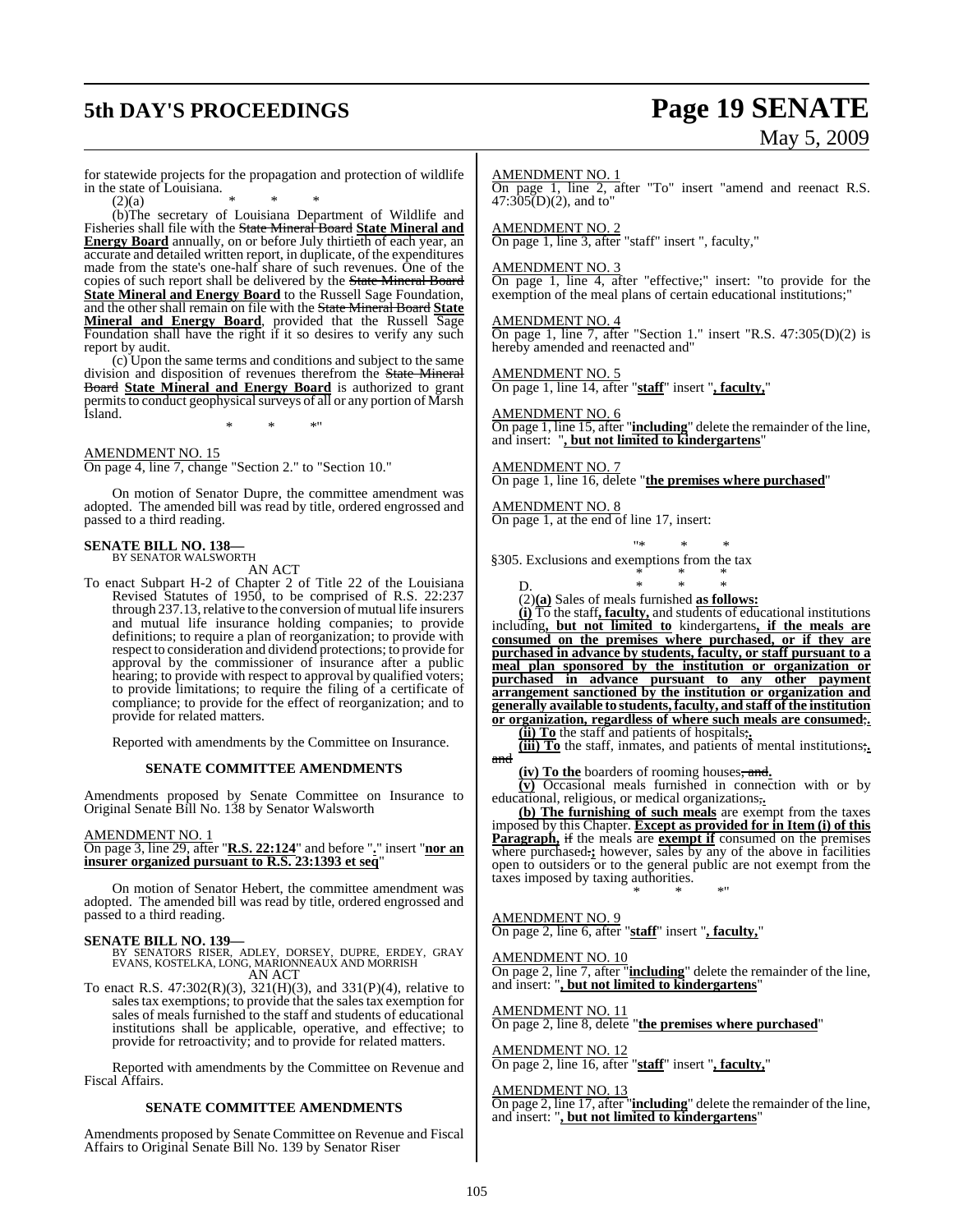# **Page 20 SENATE 5th DAY'S PROCEEDINGS**

## May 5, 2009

AMENDMENT NO. 14

On page 2, line 18, delete "**the premises where purchased**"

On motion of Senator Marionneaux, the committee amendment was adopted. The amended bill was read by title, ordered engrossed and passed to a third reading.

#### **SENATE BILL NO. 177—** BY SENATOR MARTINY

AN ACT

To amend and reenact R.S. 22:14(B), 16, 18(A), 33(A)(introductory paragraph), 35(C), 72(B), 88(E), (I), and (O), 236.4(C) and (E), 255, 259, 264, 267(D), 310, 337(B), 369, 371, 389, 391, 457(C), 584(D)(1)(b), 588(A)(1), 590(B), 595, 613(A)(3), (C)(2), and (D)(3)(b),  $614(A)(9)$  and (C)(2),  $615(A)(5)$ ,  $616(A)(3)$ , 634(A)(3), (C)(2), and (D)(2), 635(A)(3), (7), and (9) and  $(C)(2)$ ,  $636(A)(3)$  and  $(5)$ ,  $637(A)(3)$ ,  $638(introductor)$ paragraph),  $656(B)$ ,  $661$ ,  $674(A)(3)$  and  $(B)$ ,  $694(\overline{D})(1)$ (introductory paragraph), 709(A), (B), and (C), 731(D), 732(A) and (C),  $\overline{821}$ (G),  $\overline{833}$ (C)(3),  $\overline{855}$ (E)(1), 972(A) and (B), 974, 1071(C)(3)(d), 1141, 1143(A)(introductory paragraph) and (B)(introductory paragraph), 1211(B), 1451(E),  $1453(A)(1)$ ,  $1465(A)(3)(a)$ ,  $(B)$ , and  $(C)$ ,  $1466(A)$ ,  $(B)$ ,  $(D)$ , and (E), 1469(A), 1470(B), 1471(C), 1529(A), 1546(B)(1)(d), 1547(G), 1549(G), 1550(G), 1554(B), (C), and (D), 1559(G), 1571(H), 1627(A)(introductory paragraph), 1671(C), 1672(B) and (C), 1699(B), 1700(C), (D), and (E), 1731(A)(introductory paragraph), 1793(C), 1837(A)(introductory paragraph) and (B)(introductory paragraph), 1860(A)(introductory paragraph) and (B)(introductory paragraph), 1968, 1969, 1970, 1995(B), 2060(B)(2), 2090(B), 2147(A)(2), 2191, 2193, 2194, 2198, 2204, 2205, 2206, 2208, 2242(C)(3), Article VIII(4)(a) of R.S. 22:2381, and R.S. 22:2401, to enact R.S. 22:33(D), 588(C), 694(D)(4), 709(E), 731(F), 833(D), 1143(D), 1211(C), 1453(D), 1471(E), 1472(C), 1529(C), 1549(K), 1550(K), 1837(C), 1860(C), 2060(C), and 2422(C), and to repeal R.S. 22:2192, 2196, and 2199 through 2203, relative to the Department of Insurance; to provide with respect to administrative hearings for that department held by the Division of Administrative Law; to provide for public hearings held by that department; to make certain technical changes; and to provide for related matters.

Reported with amendments by the Committee on Insurance.

#### **SENATE COMMITTEE AMENDMENTS**

Amendments proposed by Senate Committee on Insurance to Original Senate Bill No. 177 by Senator Martiny

AMENDMENT NO. 1

On page 1, line 6, change "637(A)(3)," to "637(A)(introductory paragraph) and (A)(3),"

AMENDMENT NO. 2 On page 2, line 14, change "637(A)(3)," to "637(A)(introductory paragraph) and  $(A)(3)$ ,

AMENDMENT NO. 3 On page 18, between lines 22 and 23, insert "\* \* \*"

AMENDMENT NO. 4 On page 27, line 26, after "hearing" change the period "**.**" to a comma "**,**"

AMENDMENT NO. 5 On page 27, line 28, change "**He**" to "he"

On motion of Senator Hebert, the committee amendment was adopted. The amended bill was read by title, ordered engrossed and passed to a third reading.

#### **SENATE BILL NO. 206—**

DORSEY, DUPRE, ERDEY, LONG, MARIONNEAUX AND RISER AN ACT

To amend and reenact R.S. 47:305.59, relative to the sales and use tax of the state and its political subdivisions; to exempt the sale and use of certain construction materials sold to certain organizations; and to provide for related matters.

Reported favorably by the Committee on Revenue and Fiscal Affairs. On motion of Senator Marionneaux, the bill was read by title, ordered engrossed and passed to a third reading.

## **SENATE BILL NO. 225**

BY SENATORS MORRISH AND DUPRE AND REPRESENTATIVES BALDONE AND DOVE AN ACT

To enact R.S. 49:213.4(A)(9), relative to Louisiana Coastal Protection, Conservation, Restoration and Management; to provide for certain powers and duties of the Coastal Protection and Restoration Authority; to authorize the authority to enter into certain agreements with parish governing authorities; to provide certain terms and conditions of the agreements; and to provide for related matters.

Reported favorably by the Committee on Natural Resources. On motion of Senator Dupre, the bill was read by title, ordered engrossed and passed to a third reading.

**SENATE BILL NO. 318—** BY SENATOR QUINN

AN ACT

To amend and reenact R.S. 22:2081, 2083 (B)(2)(d)(i), (C)(2)(b) and (c), and (D), 2084(8)(f) and (g), the introductory paragraph of R.S. 22:2086(A), (2), (3) and (6) and (D), 2087(G), (L), and  $(N)(5)$ ,  $2088(C)(1)$ ,  $(D)$  and  $(E)$ ,  $2090(D)$ ,  $2092(A)$ ,  $2093(C)$  and (E)(3) and (5), 2097, and 2098(A) and to enact R.S. 22:2083(B)(2)(h), 2084(8)(h), 2087(M)(4),(5), and (P), 2088(I) and (J) and 2089(C)(8) and (9), relative to the Louisiana Life and Health Insurance Guaranty Association Law; to provide for coverage limitations of the association; to provide for benefit limitations of the association; to provide for definitions; to provide for the membership of the board of directors; to provide for the powers and duties of the association; to provide for venue; to provide for assessments of member insurers; to provide for protests of assessments; to provide for the plan of operation of the association; to provide for premium tax liability offsets for assessments paid; to provide for a stay of proceedings against insolvent insurers; to provide for prohibited advertising; and to provide for related matters.

Reported with amendments by the Committee on Insurance.

#### **SENATE COMMITTEE AMENDMENTS**

Amendments proposed by Senate Committee on Insurance to Original Senate Bill No. 318 by Senator Quinn

AMENDMENT NO. 1 On page 1, line 5, change "22:2083(B)(2)(h)," to "22:2083(B)(2)(h) and  $(i)$ ,

AMENDMENT NO. 2 On page 2, line 3, change "22:2083(B)(2)(h)," to "22:2083(B)(2)(h) and  $(i)$ ,

AMENDMENT NO. 3 On page 2, line 8, after "Title" add a semicolon "**;**" and the following: "**construction**"

AMENDMENT NO. 4 On page 3, line 8, change "**(vi)**" to "**(i)**"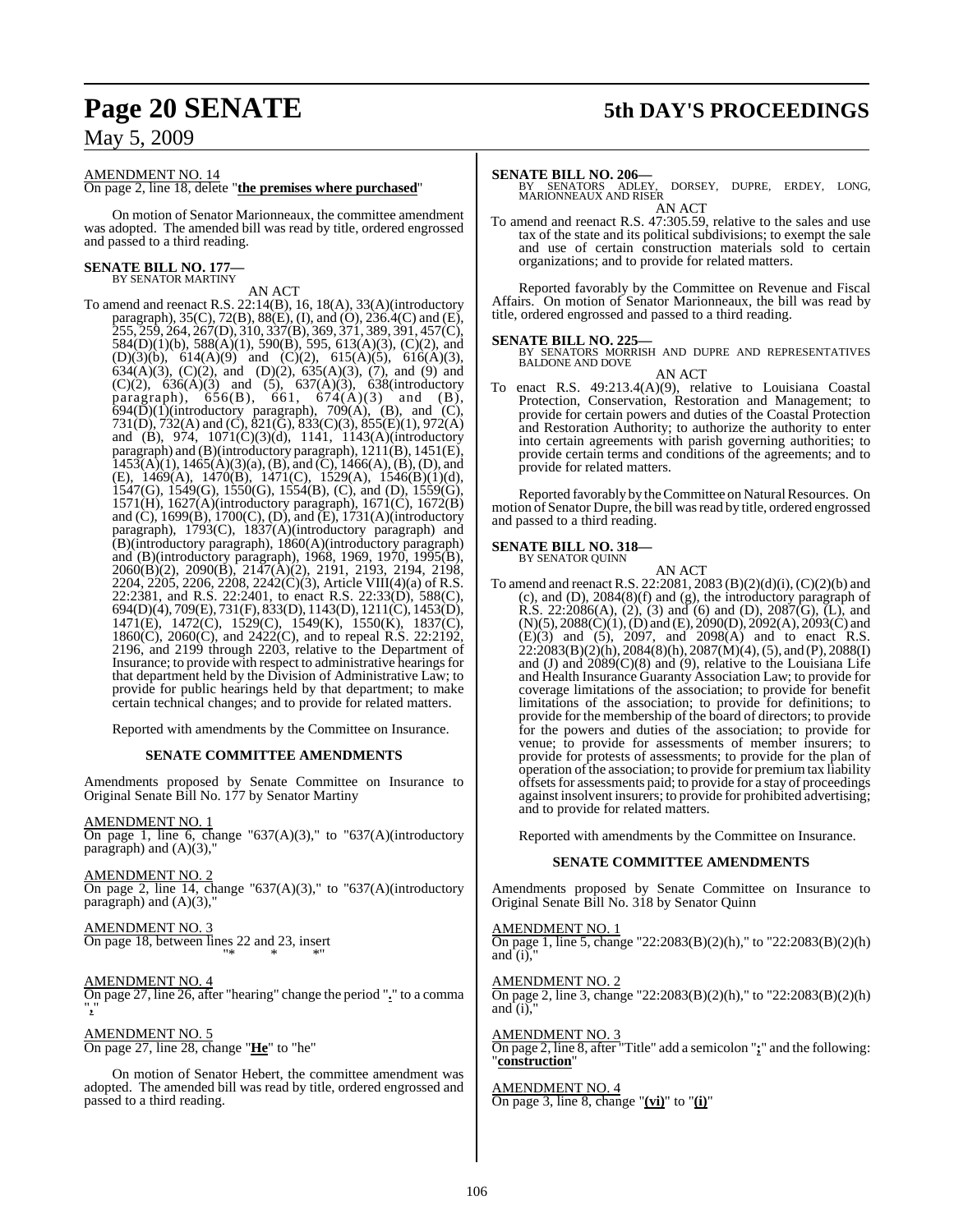# **5th DAY'S PROCEEDINGS Page 21 SENATE**

# May 5, 2009

AMENDMENT NO. 5 On page 3, line 13, change "benefit" to "**benefits**"

AMENDMENT NO. 6 On page 4, line 16, between "**commissioner**" and the comma "**,**" insert the following: "**subject to Senate confirmation**"

AMENDMENT NO. 7 On page 4, line 18, between "**may**" and "**be**" insert "**not**"

AMENDMENT NO. 8 On page 7, line 20, delete "**subaccount or**"

AMENDMENT NO. 9 On page 7, line 27, change "**protect**" to "**protest**"

AMENDMENT NO. 10 On page 9, line 3, between "**impaired**" and the period "**.**" insert the following: "**or insolvent**"

AMENDMENT NO. 11 On page 9, line 9, change "rehabilitation," to "**rehabilitator,**"

AMENDMENT NO. 12 On page 10, line 4, change "**22:2037**" to "**22:2034**"

AMENDMENT NO. 13 On page 10, lines 22 and 23, delete "jointly and"

AMENDMENT NO. 14 On page 10, lines 26 and 27, delete "jointly and"

On motion of Senator Hebert, the committee amendment was adopted. The amended bill was read by title, ordered engrossed and passed to a third reading.

### **Rules Suspended**

Senator Martiny asked for and obtained a suspension of the rules to revert to the order of:

### **Reports of Committees**

The following reports of committees were received and read:

#### **REPORT OF COMMITTEE ON**

### **JUDICIARY B**

Senator Daniel R. Martiny, Chairman on behalf of the Committee on Judiciary B, submitted the following report:

May 5, 2009

To the President and Members of the Senate:

I am directed by your Committee on Judiciary B to submit the following report:

#### **SENATE BILL NO. 4—** BY SENATOR AMEDEE

AN ACT

To enact R.S. 15:255(M), relative to the special witness fee funds in each of the parishes in the Twenty-Third Judicial District; to provide for the transfer of surplus monies in those funds to the criminal court fund of that district court; and to provide for related matters.

Reported favorably.

### **SENATE BILL NO. 82—**

BY SENATOR LAFLEUR

AN ACT To amend and reenact R.S. 40:1472.1, the introductory paragraph of 1472.2(7), 1472.6(A), 1472.7(A), and 1472.12(A), and to enact R.S. 40:1472.3(L), 1472.4(B)(2), and 1472.5(I), relative to public health and safety; to provide with respect to the regulation of explosives; to provide for the purchase and storage of commercially manufactured black powder; to provide for use in antique devices; to provide exceptions; and to provide for related matters.

Reported favorably.

**SENATE BILL NO. 116—**<br>BY SENATORS MARTINY AND MORRELL AND REPRESENTATIVES<br>CONNICK, LABRUZZO, LIGI, LOPINTO, TALBOT AND WILLMOTT<br>AN ACT

To amend and reenact R.S.  $13:967(C)(1)$ , (J) and (L) and to enact To amend and reenact R.S. 13:967(C)(1), (J) and (L) and to enact R.S. 13:967(M), relative to the Twenty-Fourth Judicial District; to provide for the establishment of an indigent transcript fund; to provide for court reporter fees; and to provide for related matters.

Reported with amendments.

# **SENATE BILL NO. 143—** BY SENATOR AMEDEE

AN ACT

To enact R.S. 9:2603.1, relative to electronic transactions; to provide forthe authorization and utilization of electronic applications for warrants and for electronic signatures; to provide for the electronic approval of such applications; to provide for processing of warrant applications, approvals of applications and documented returns of completed warrants for the judicial branch of state government; and to provide for related matters.

Reported with amendments.

**SENATE BILL NO. 188—** BY SENATORS ALARIO, APPEL, MARTINY AND MORRELL AND REPRESENTATIVES GIROD JACKSON, LABRUZZO AND TEMPLET AN ACT

To amend and reenact R.S. 27:93(A)(4)(a), relative to the Louisiana Riverboat Economic Development and Gaming Control Act; to provide for the expenditure of riverboat gaming revenue in the parish of Jefferson; and to provide for related matters.

Reported favorably.

**SENATE BILL NO. 292—** BY SENATOR N. GAUTREAUX

AN ACT

To amend and reenact R.S. 4:185(A), relative to amusements and sports; to provide for certain investments of monies in the Horsemen's Bookkeeper Account; and to provide for related matters.

Reported with amendments.

**SENATE BILL NO. 302—** BY SENATOR BROOME

AN ACT

To amend and reenact R.S. 15:902.3(A) and 902.4(A), (B) and (D), relative to the Department of Corrections; to provide relative to juvenile placement; to provide relative to the conversion of Jetson Center for Youth; and to provide for related matters.

Reported with amendments.

Respectfully submitted, DANIEL R. MARTINY Chairman